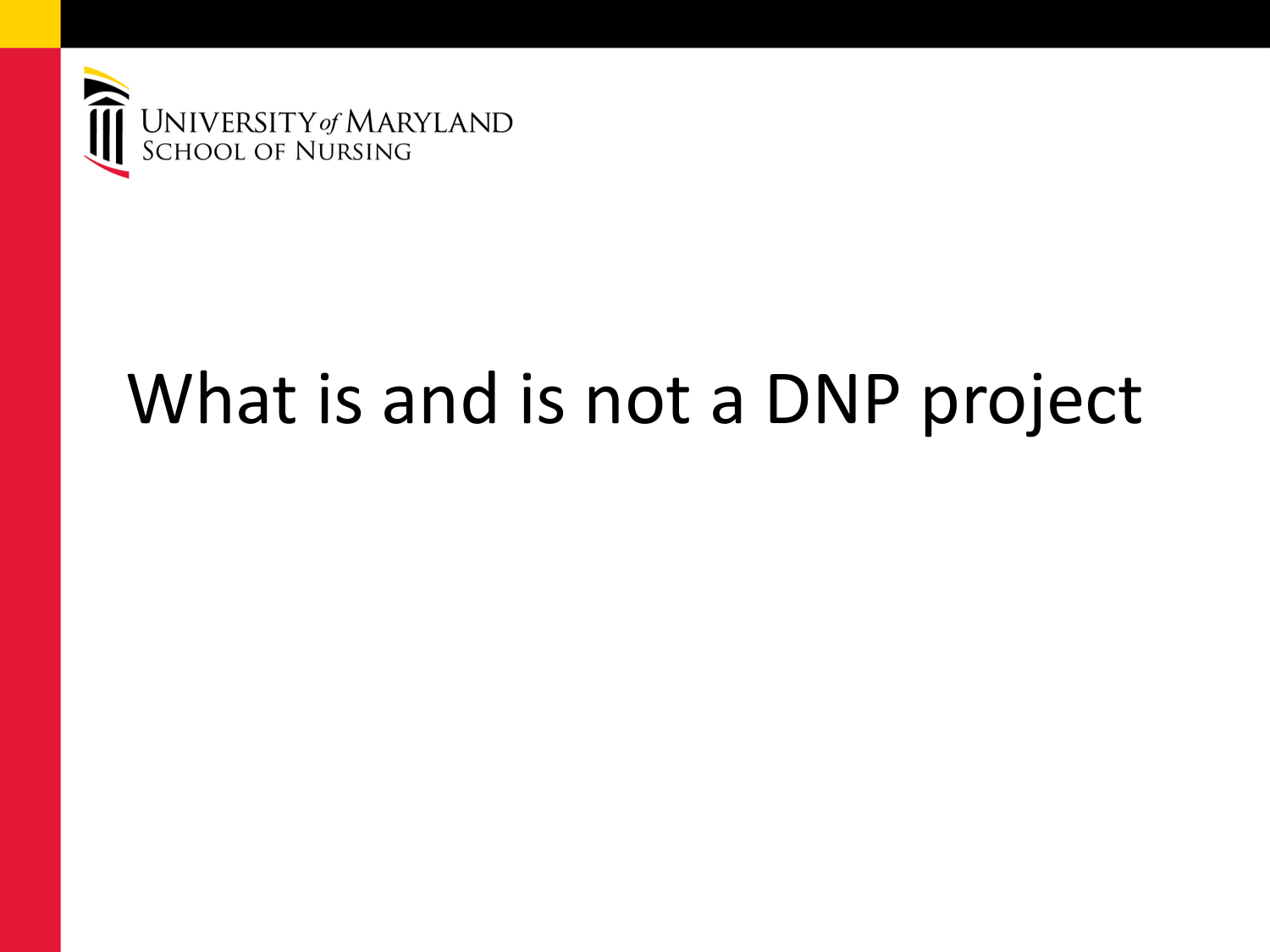

#### Change in Name

- Projects are no longer called a "capstone project" or "scholarly project"
- Now referred to as **DNP Projects**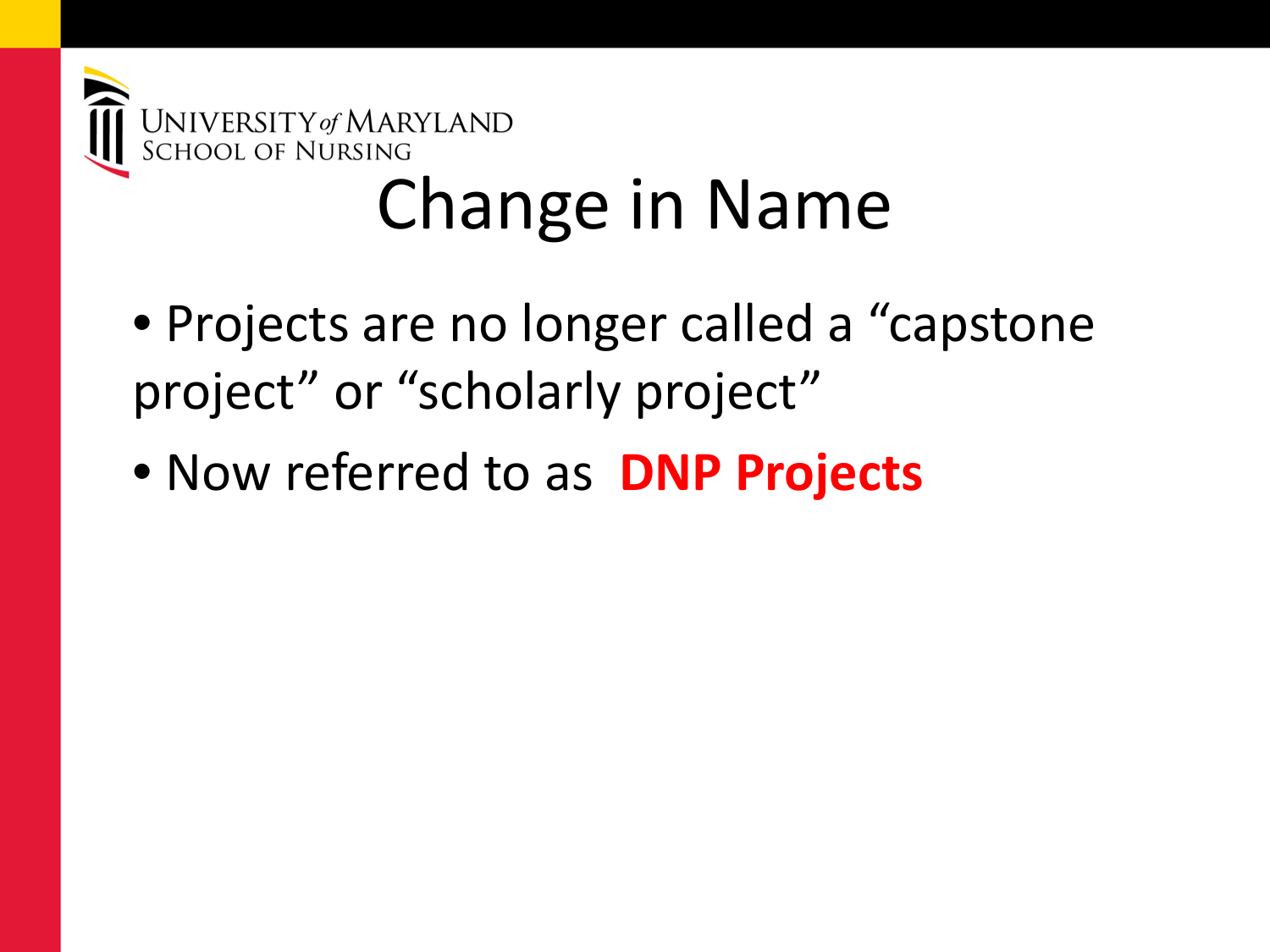

Note: The project should be identified in the Diagnosis and Management courses prior to entering NDNP 810.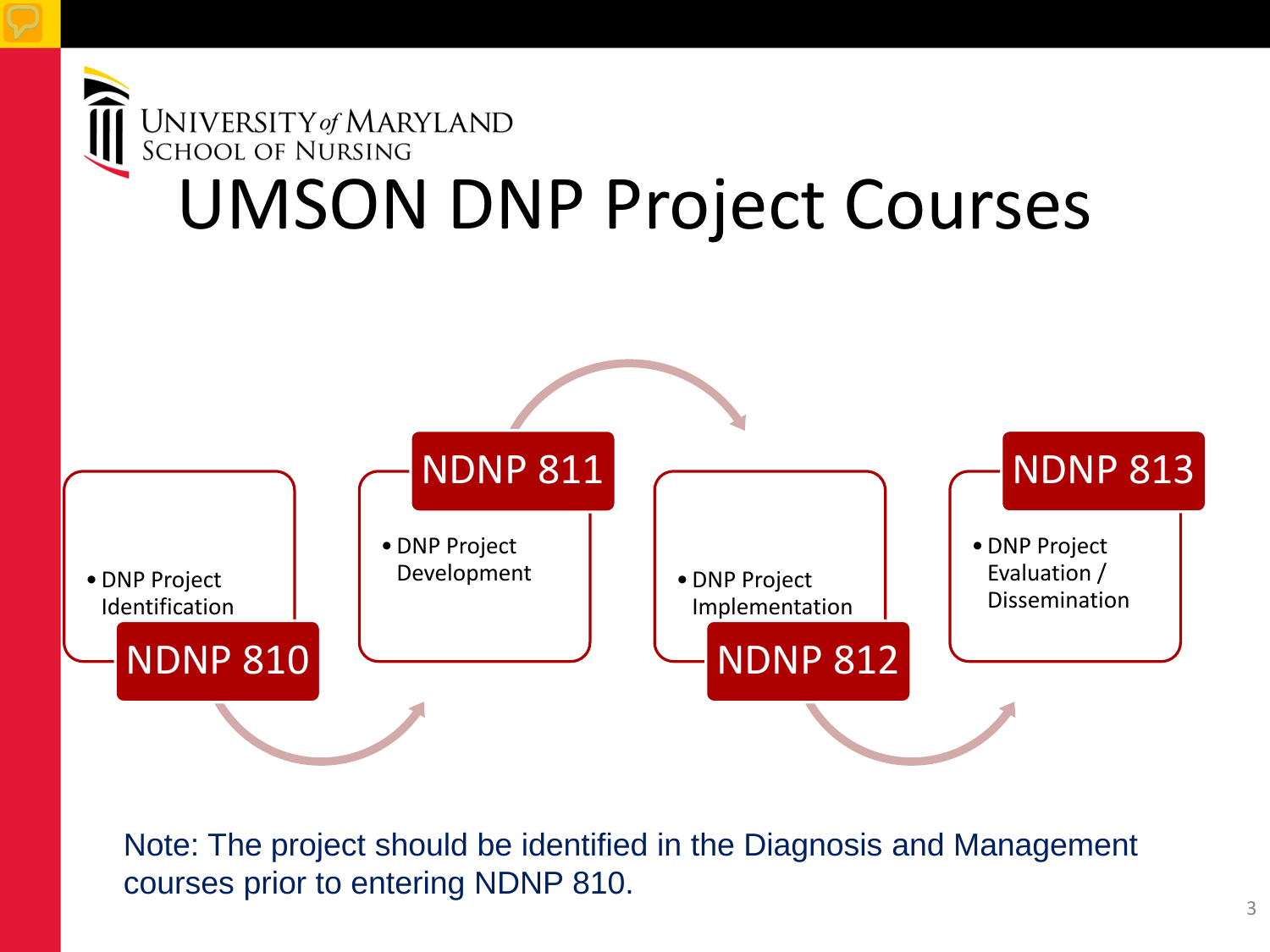

### What is a DNP project?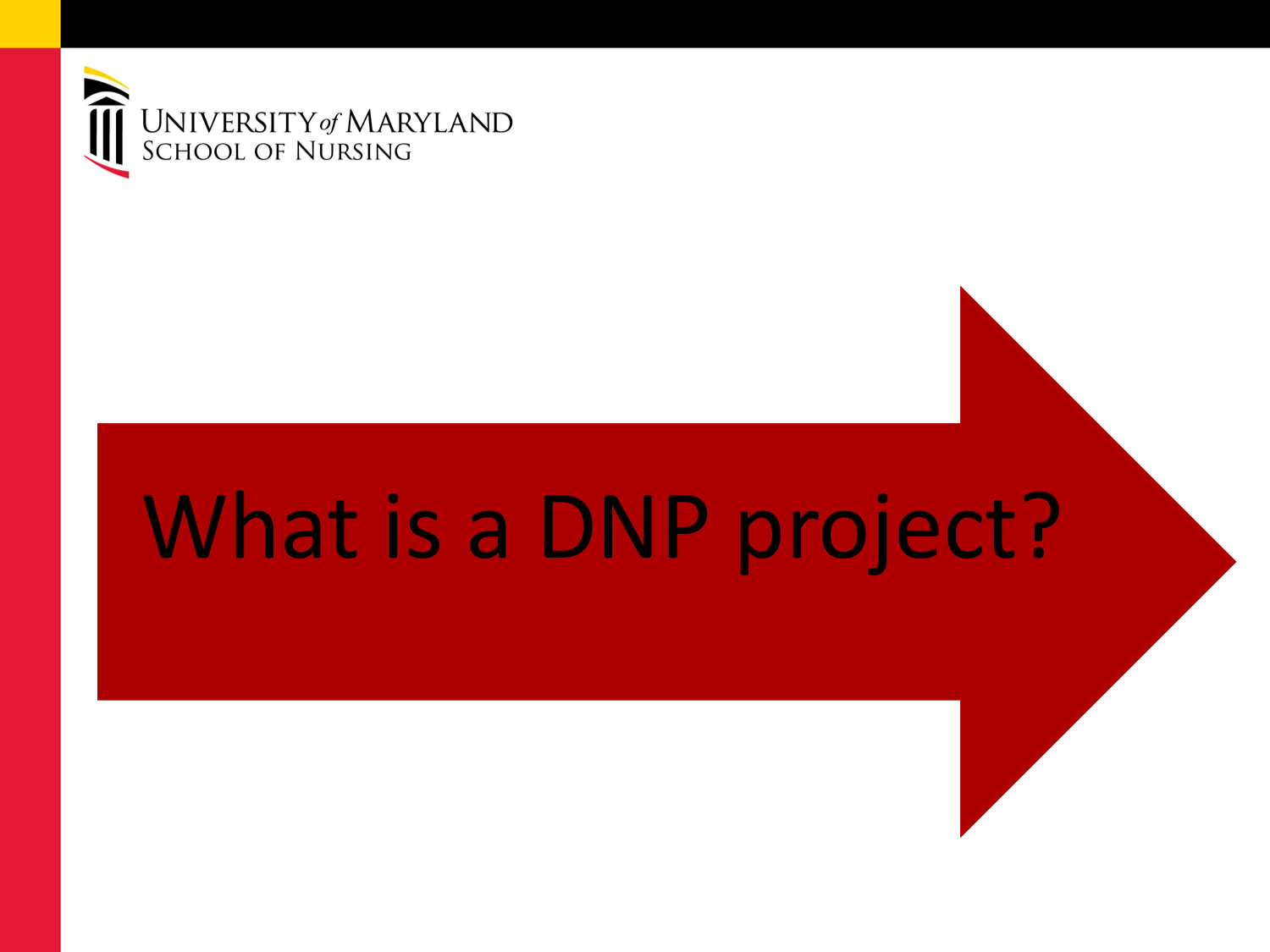

#### AACN Guidelines for DNP Projects

- The DNP Project should be the same for all students and include **planning, implementation, and evaluation**  components.
- As an outcome of the program, students must have the opportunity to integrate all DNP Essentials into practice. However, all eight Essentials do not have to be demonstrated in the DNP Project.

(AACN Report from the Task Force on the Implementation of the DNP, 2015)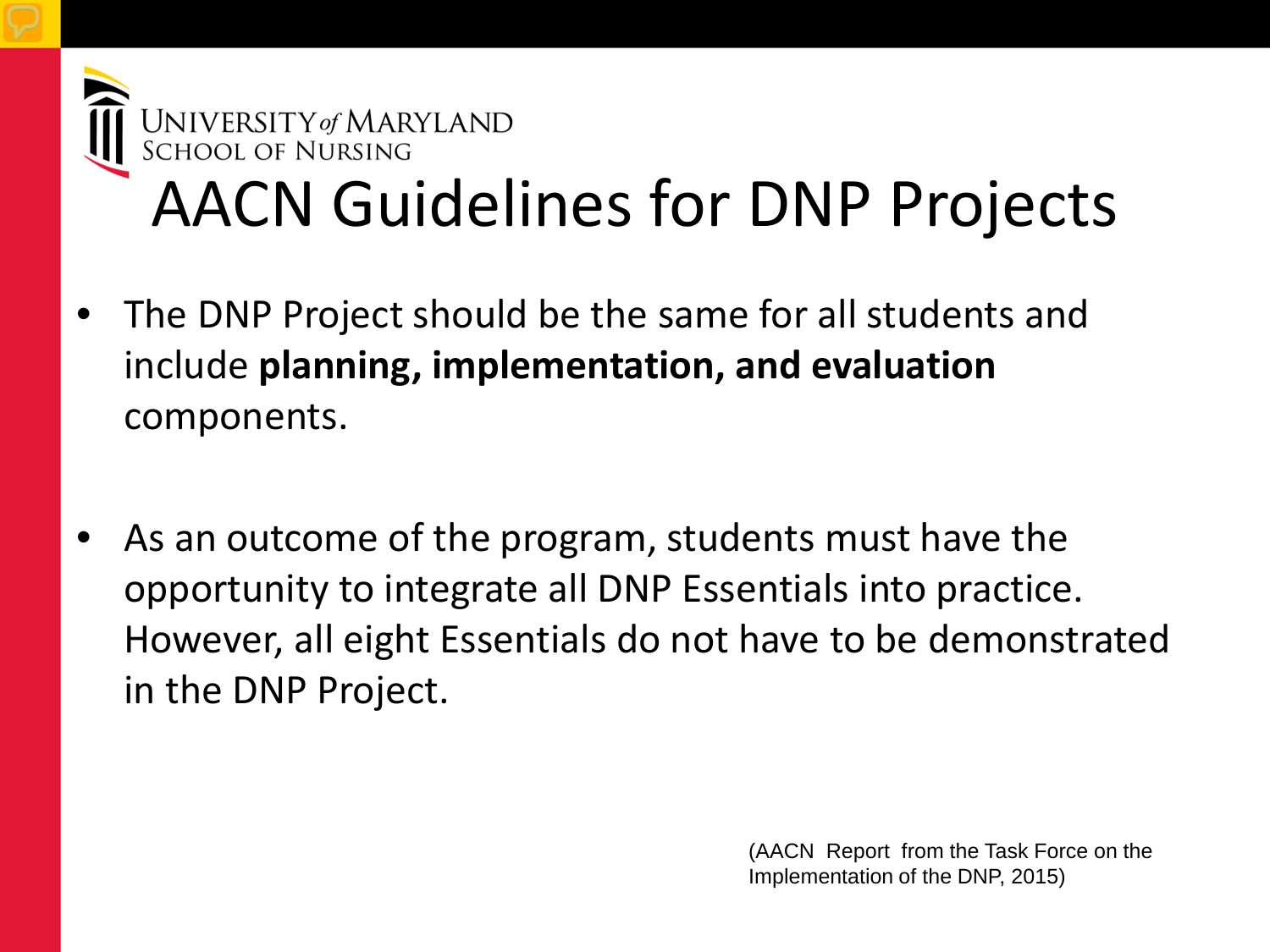

#### All DNP projects should:

- a) Focus on a change that impacts healthcare outcomes either through direct or indirect care.
- b) Have a systems (micro-, meso-, or macro- level) or population/aggregate focus.
- **c) Demonstrate implementation** in the appropriate arena or area of practice.
- d) Include a plan for sustainability (e.g. financial, systems or political realities, not only theoretical abstractions).
- e) Include an evaluation of processes and/or outcomes (formative or summative).
- f) Provide a foundation for future practice scholarship.

(AACN Report from the Task Force on the Implementation of the DNP, 2015)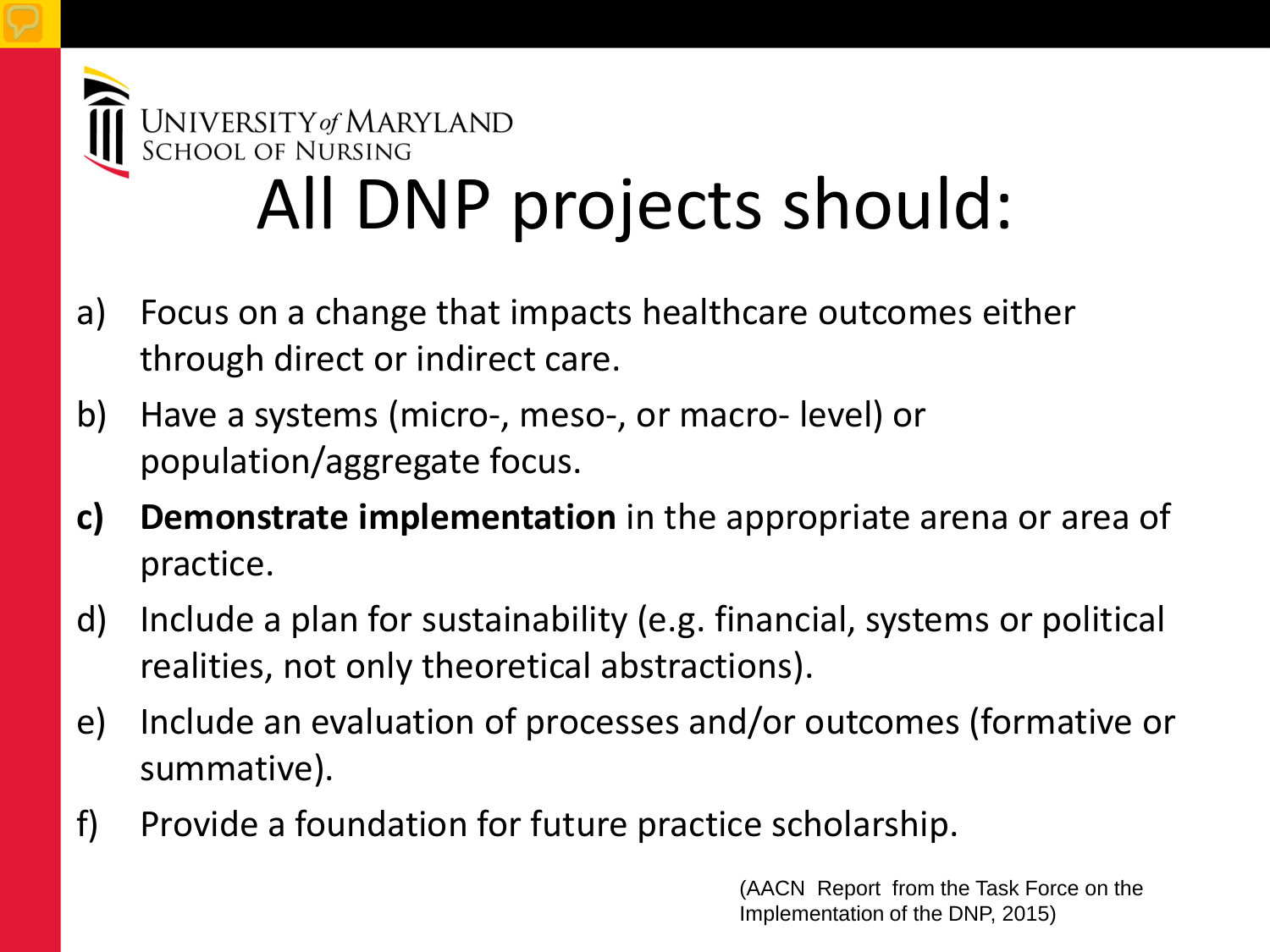

# INIVERSITY of MARYLAND<br>CHOOL OF NURSING<br>Quality Improvement

"the combined and unceasing efforts of everyone – health care professionals, patients and their families, researchers, administrators, payers, planners, educators – to make changes that will lead to better patient outcomes, better system performance, and better professional development"

Ogrinc, G., Nelson, W.A., Adams, S.M., & O'Hara, A.E. (2013). An instrument to differentiate between clinical research and quality improvement. *IRB Ethics & Human Research* 35(5), pp. 4-5.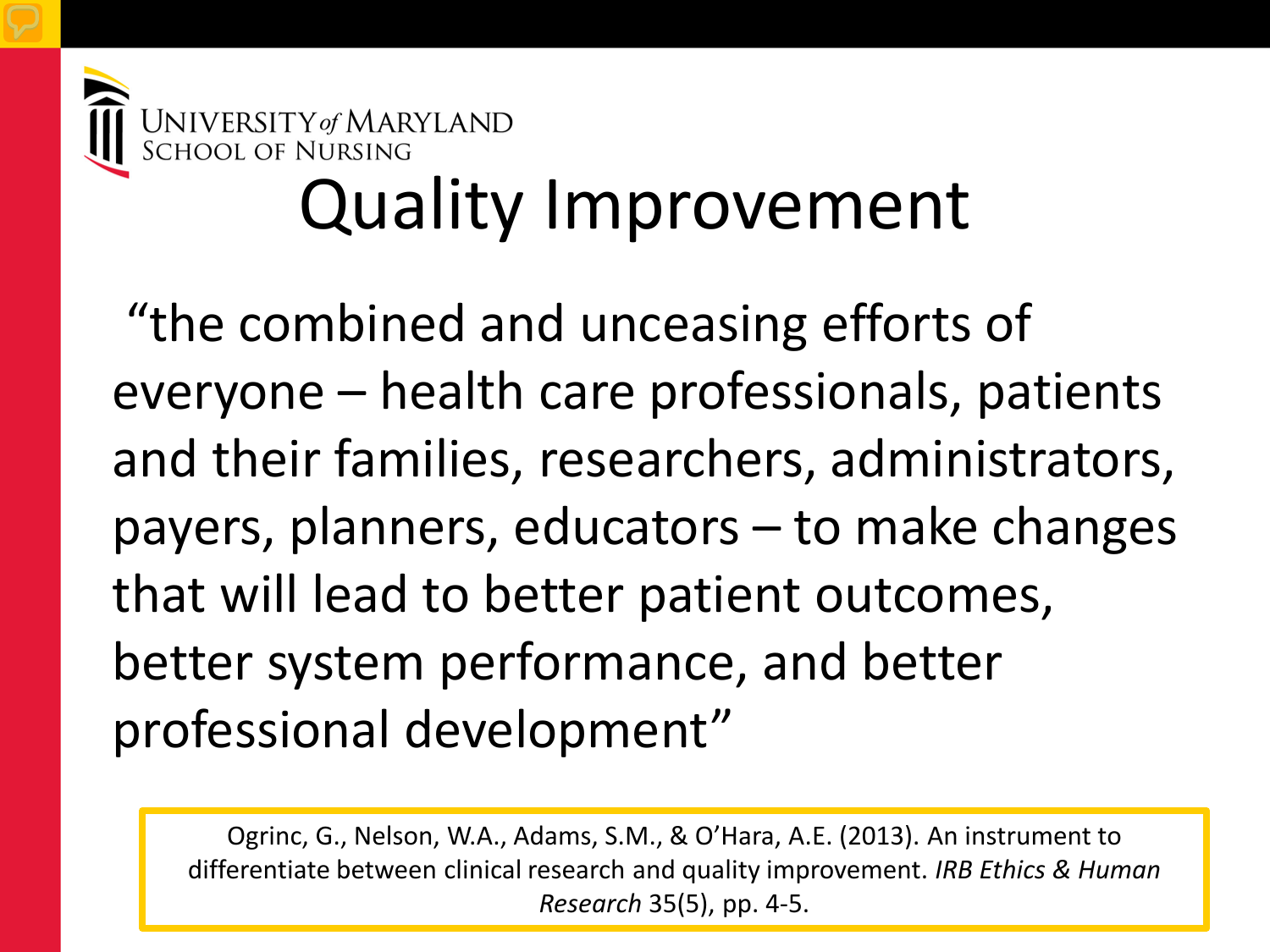## UNIVERSITY of MARYLAND<br>SCHOOL OF NURSING<br>Quality Improvement is the Responsibility of Health Care Providers

"*QI is an ongoing process undertaken as a consequence of health care providers' responsibility to serve their patients' interests. This makes it very different from research."*

> Baily, M.A., Bottrell, M., Lynn, J., & Jennings (2006). Special report: the ethics of using QI methods to improve healthcare quality and safety. The Hastings Center: Garrison New York.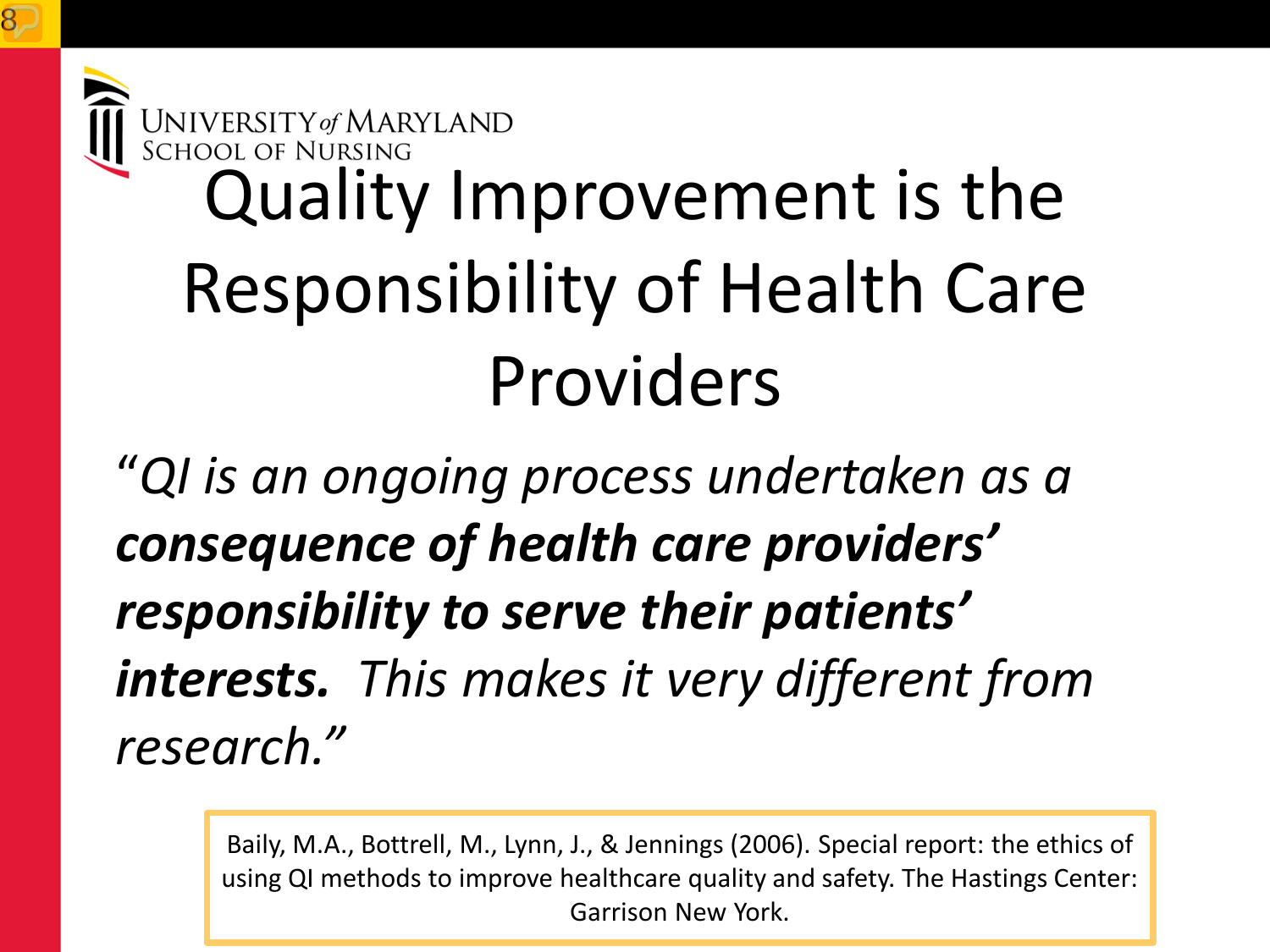

"It has become generally understood that discovery is the domain of the former [PhD] and translation the work of the latter [DNP]."

"…translation seeks to bring evidence to bear on challenges in the real world of practice using reliable and valid evidence to improve care."

White, K.M., Dudley-Brown, S., & Terhaar, M.F. (2016). Translation of evidence into nursing and health care. Springer Publishing Company, New York, NY, pg. XV.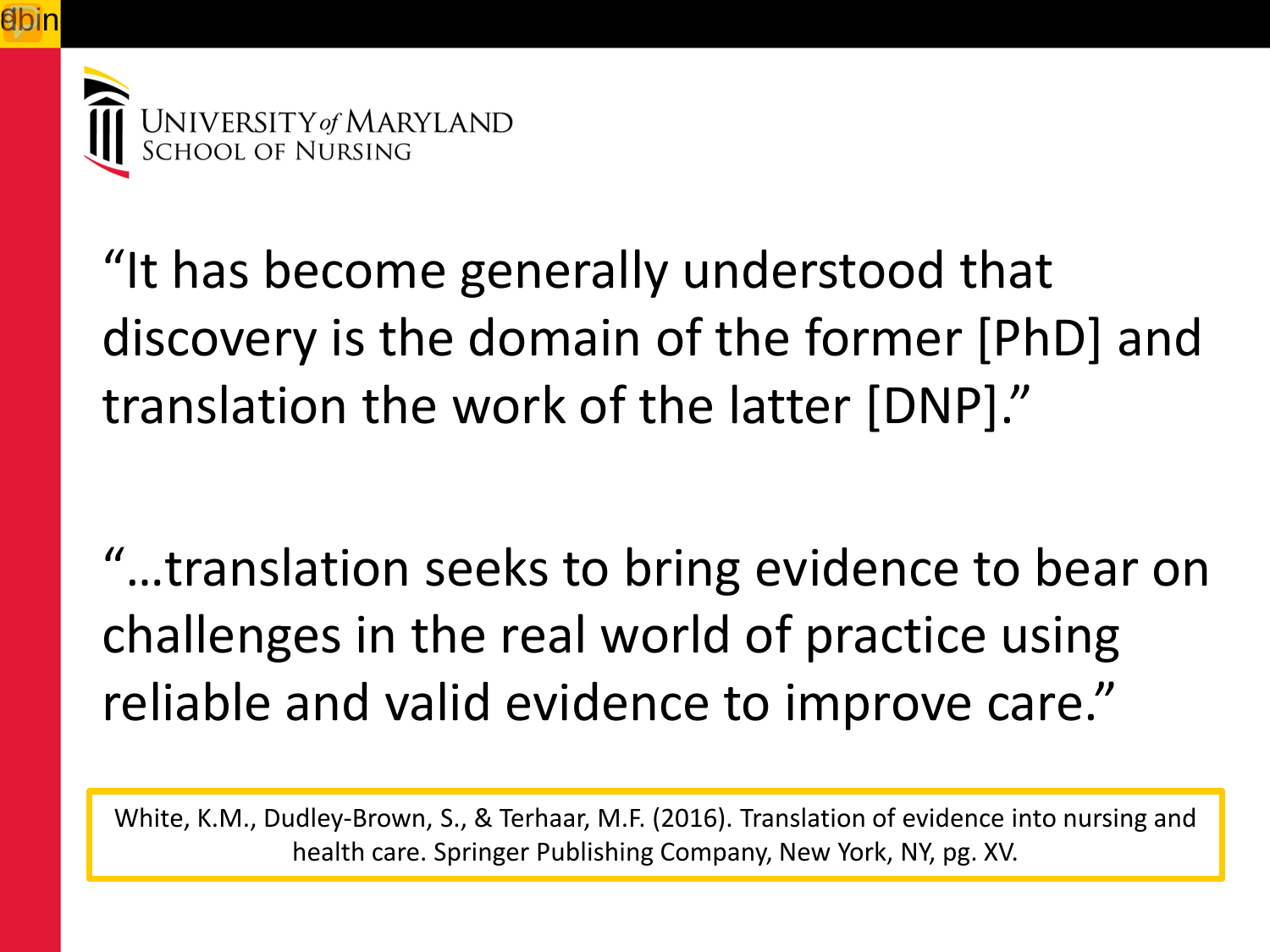Bingham's Flow Chart Illustrating the Distinctions Among Evidence-Based Practice, Research, Implementation and Improvement Science, and Quality Improvement **1. Evaluate & Grade the Research or Evidence for the Practice (EBP), Review Population Health Data & Clinical Outcomes** \*Review surveillance & utilization data to track and review population health and outcomes. \*Review the research literature to determine which current practices need to change & how. \*Determine the level of evidence and Evidence-Based Practice (EBP) Gaps **Human Subjects Research to Generate New Clinical Knowledge Implementation Science Research** Develop and test theories, frameworks, models **2. Design and Implement a Quality Improvement Initiatives** \*Implement evidence-based care using QI implementation and improvement science. \*Utilize process models, determinant frameworks, classic theories, & implementation theories \*Small tests of change **3. Evaluate & Determine Next Steps** \*Program evaluation: -Structures, -Processes, -Outcomes (Healthcare & Population Health) \*Identify practice & policy implications \*Track un-intended consequences \*Recommend modifications \*Sustain \*Spread **Improvement Science (Translation)** Study Implementation Methods (Strategies & Tactics, Validated Measures, Organizational Readiness, Barriers & Facilitators, Fidelity, etc.)

©Institute for Perinatal Quality Improvement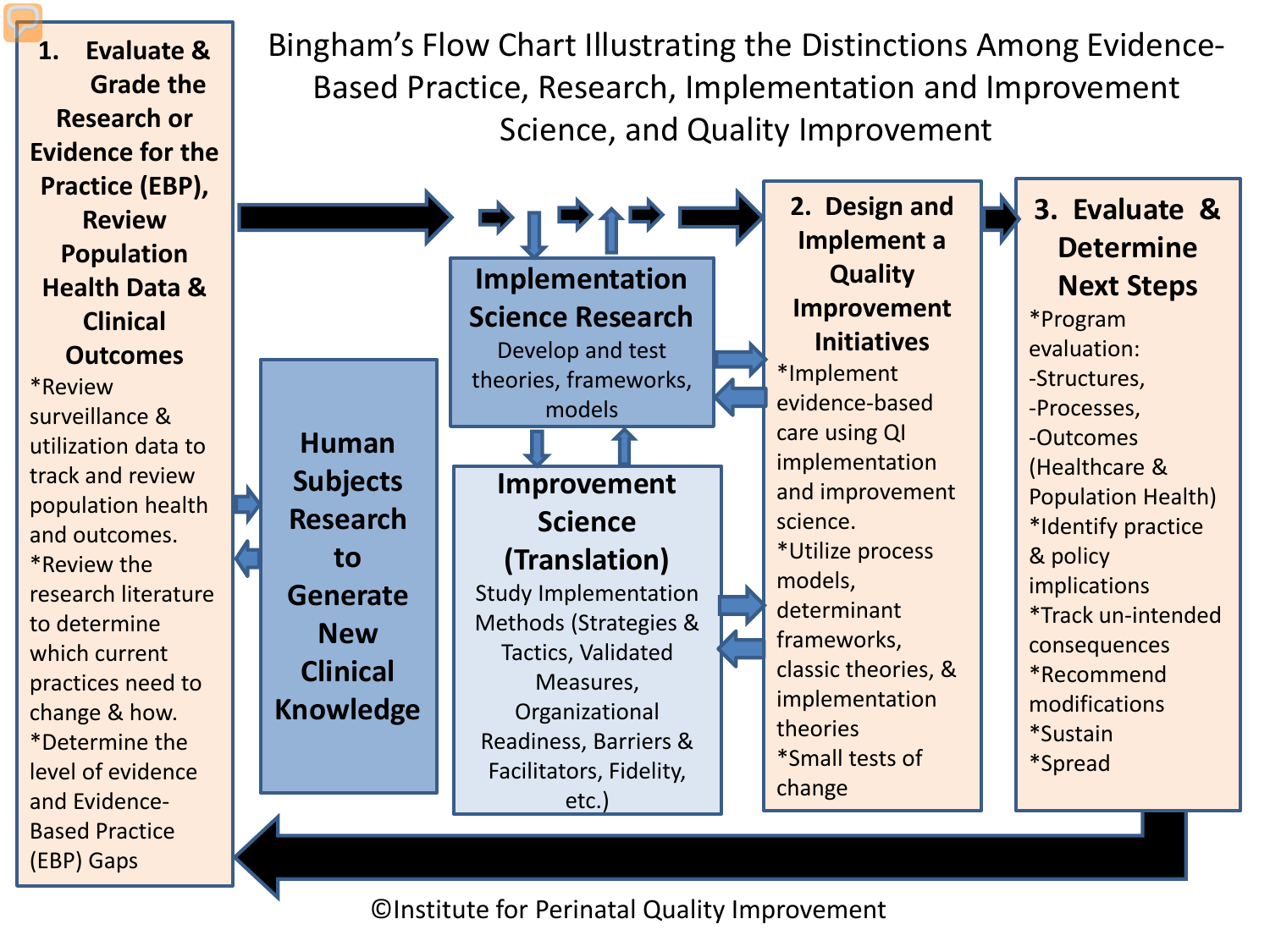

#### DNP QI projects should be based on the findings from human subjects research, implementation science research, and utilize improvement science methods.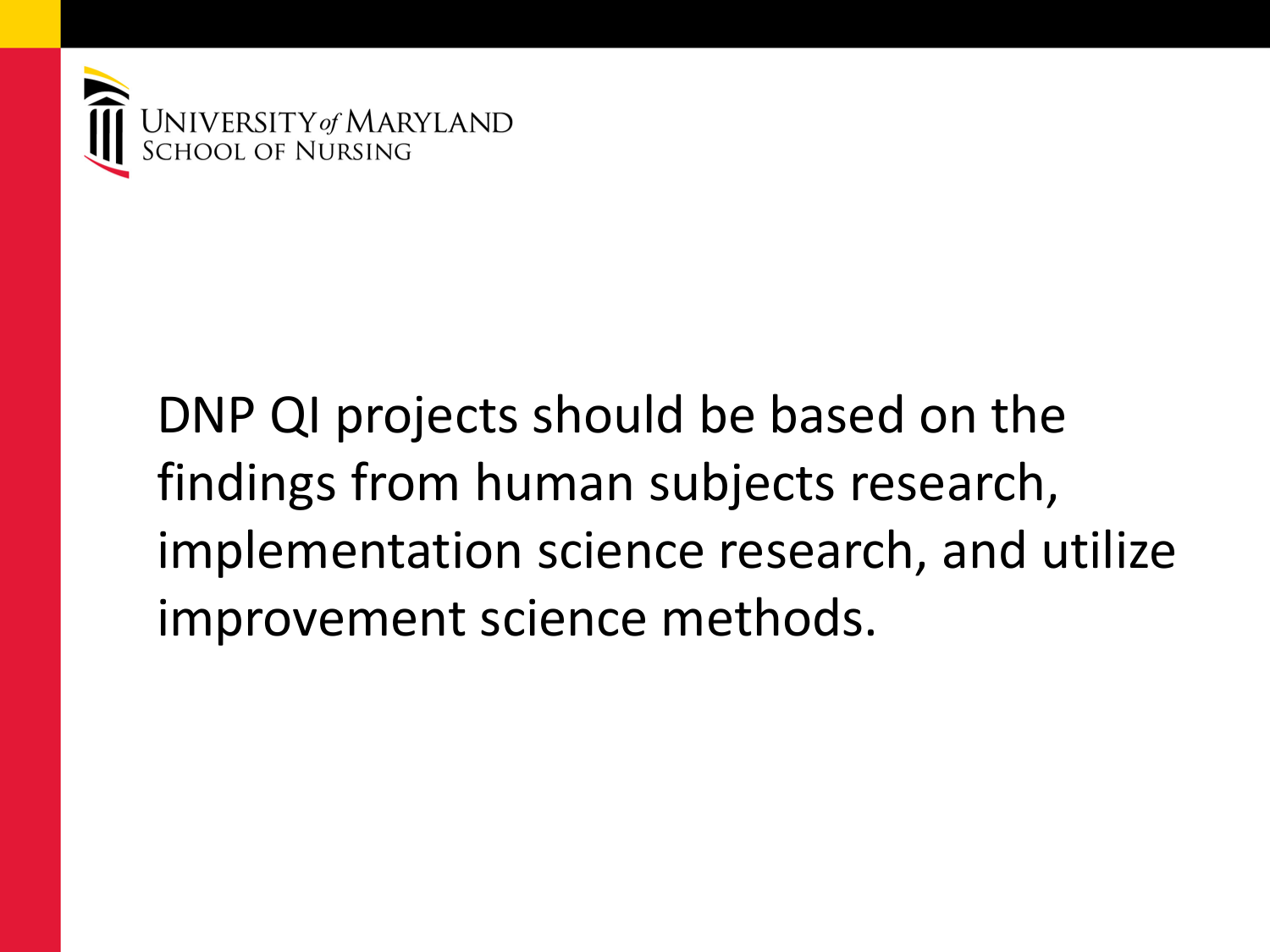

#### Steps in QI projects

1) Understand and summarize the current evidence related to the practice problem – make the case for why the change is needed.

2) Assess the current practice to identify gaps (communication, knowledge, workflow, etc.).

3) Utilize an Implementation Science Theoretical Framework, QI Improvement Science methods, and QI Process Models to create a plan for implementation of a practice change to address these gaps.

4) Implement, monitor, and revise plan as needed.

5) Evaluate and disseminate findings including recommendations for sustainability and possibly spread.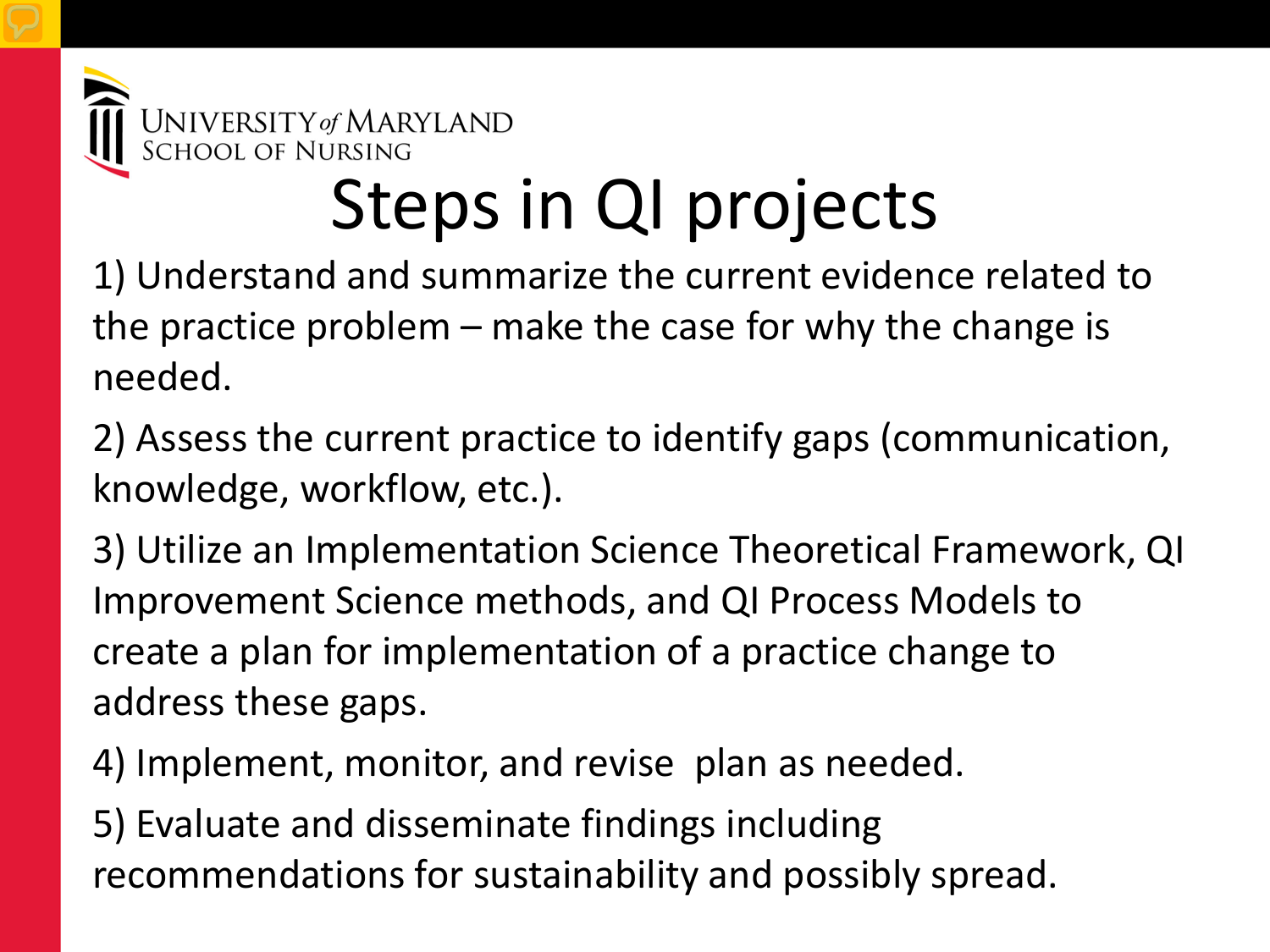

#### Types of QI Projects

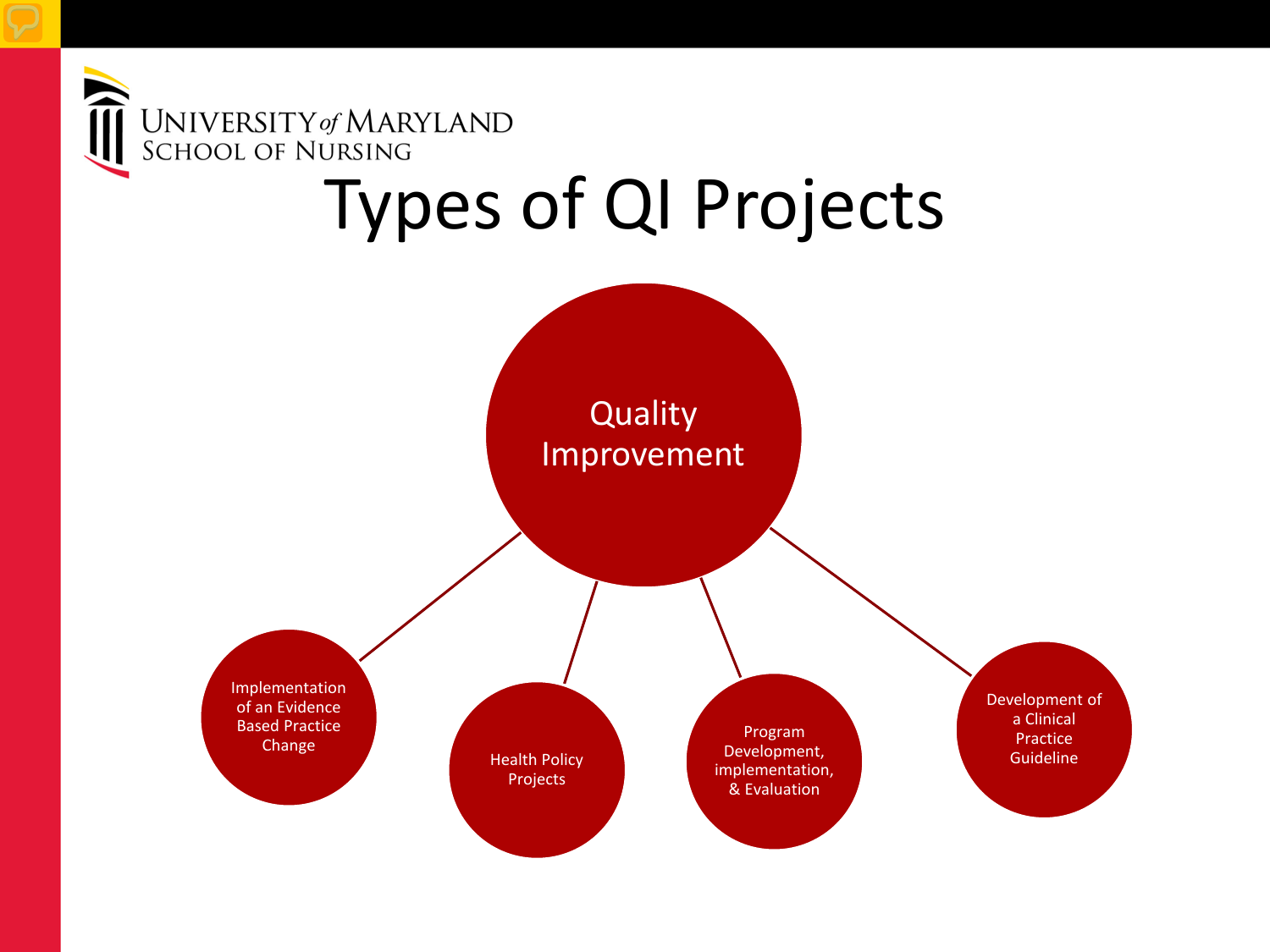

### Examples: Implementing an Evidence Based Practice Change

- Implementing a standardized tool for reporting violence in an emergency
- Implementing an obesity clinical practice guideline in a primary care group
- Implementing an evidence-based EKG prioritization rule to decrease door-to-EKG times
- Implementing a surgical bundle to reduce surgical site infection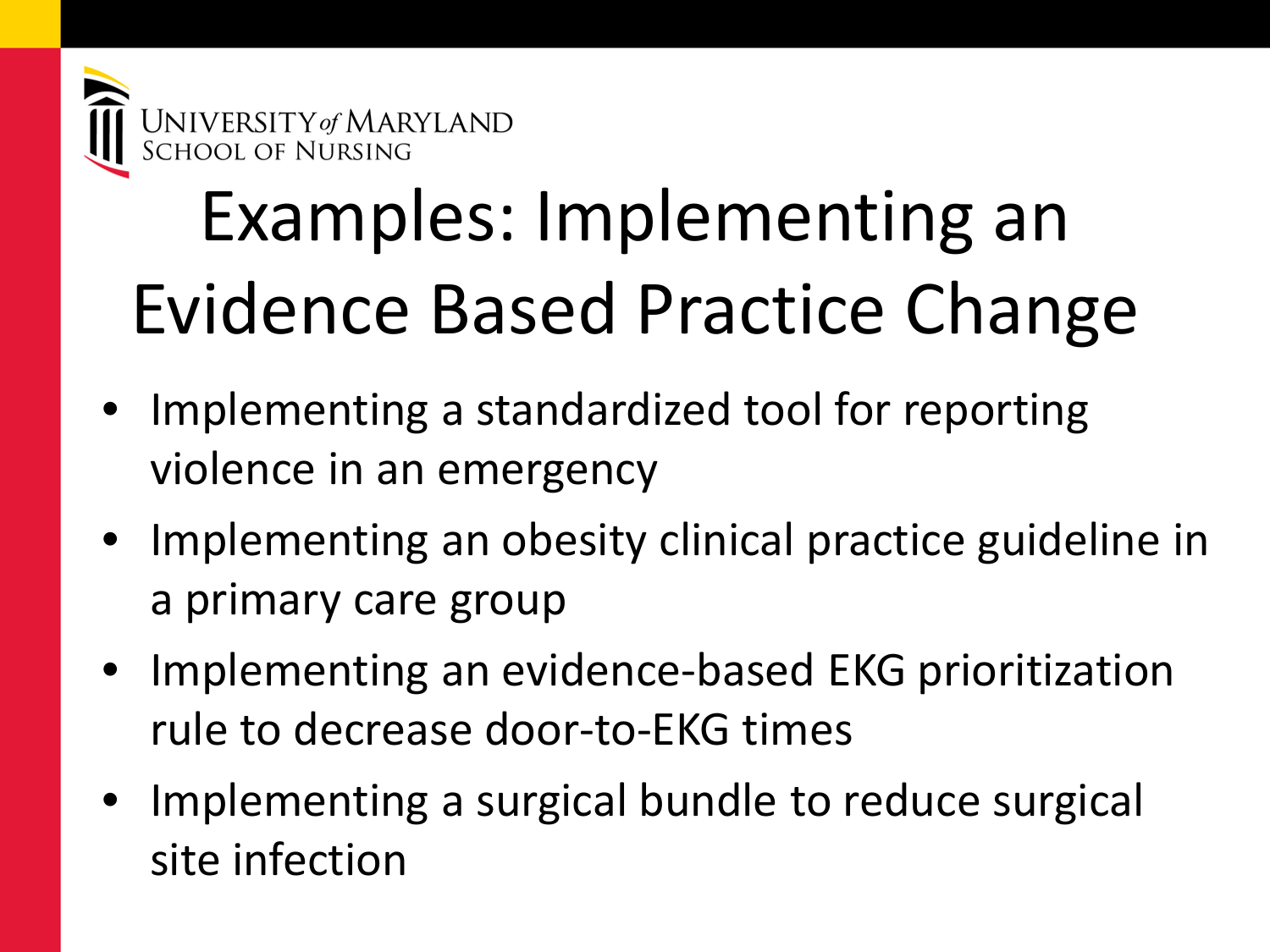

#### Examples: Health Policy Projects

- Development of a policy toolkit to support reintroduction of a nurse practitioner (NP) full practice authority bill
- Identification and removal of signatory barriers for Advanced Practice Registered Nurses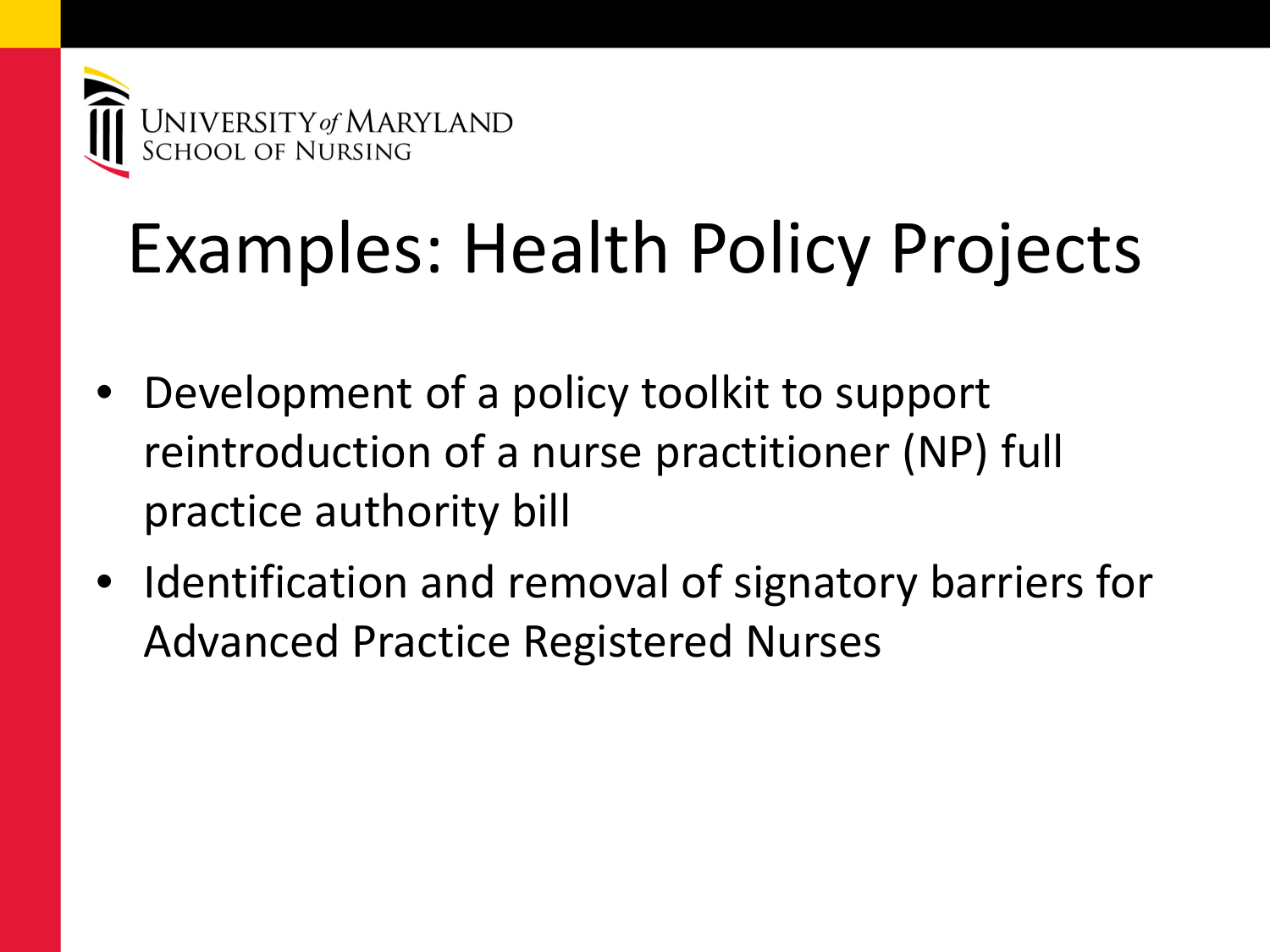

### Examples: Program Development, Implementation and Evaluation

- Implementing a school based asthma action program to increase knowledge of asthma and self-care management skills among elementary school children
- Implementing a nurse-led program for the early identification of substance use disorders in primary care
- Implementing a nurse residency program for Army Public Health Nurses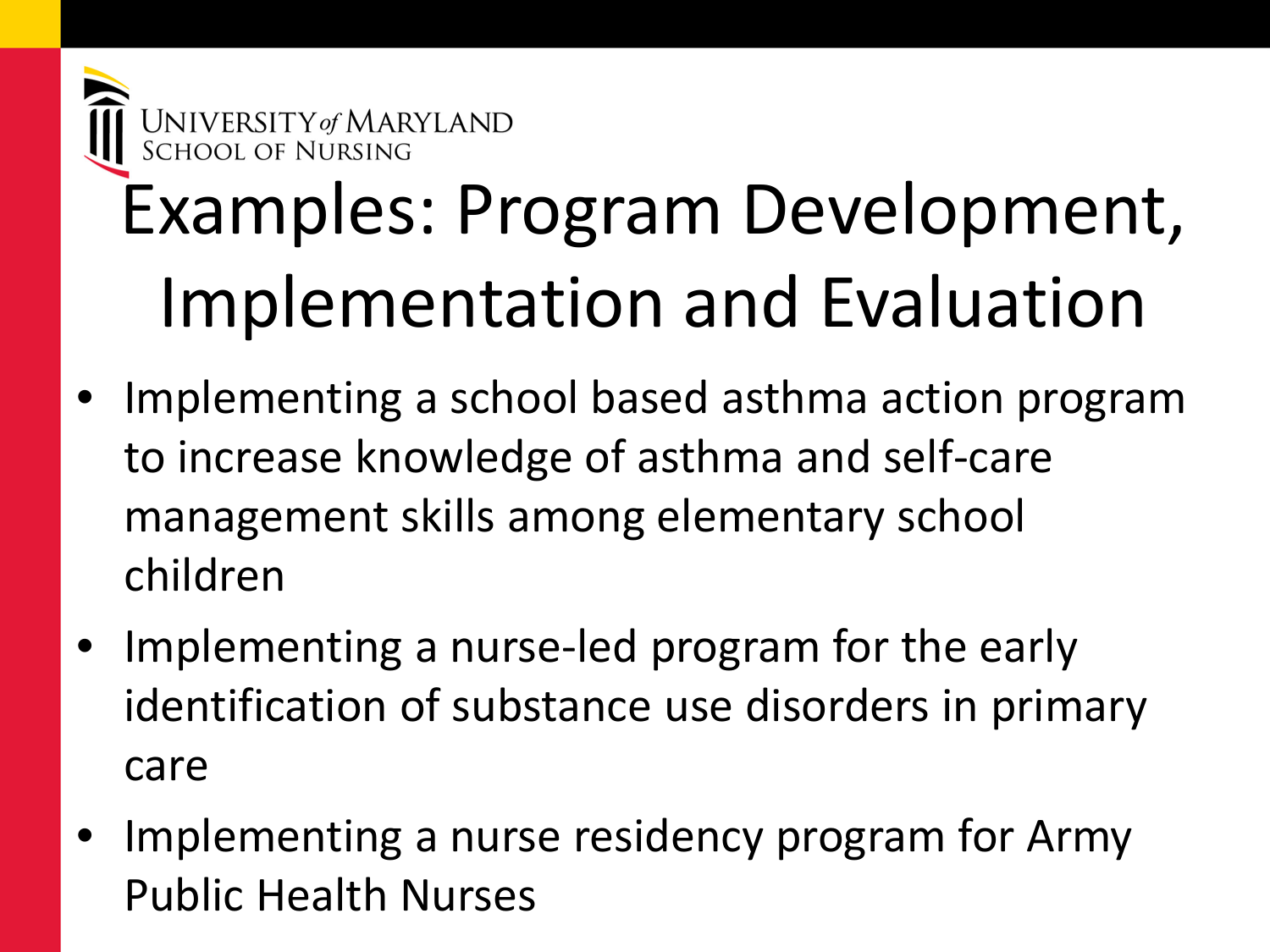

#### Examples: Clinical Practice Guideline (CPG) Development

- Development of a CPG for **preoperative** glucose management for diabetic patients undergoing orthopedic surgery
- Development of a CPG for **intraopearative** glucose management for diabetic patients undergoing orthopedic surgery
- Development of a CPG for **postoperative** glucose management for diabetic patients undergoing orthopedic surgery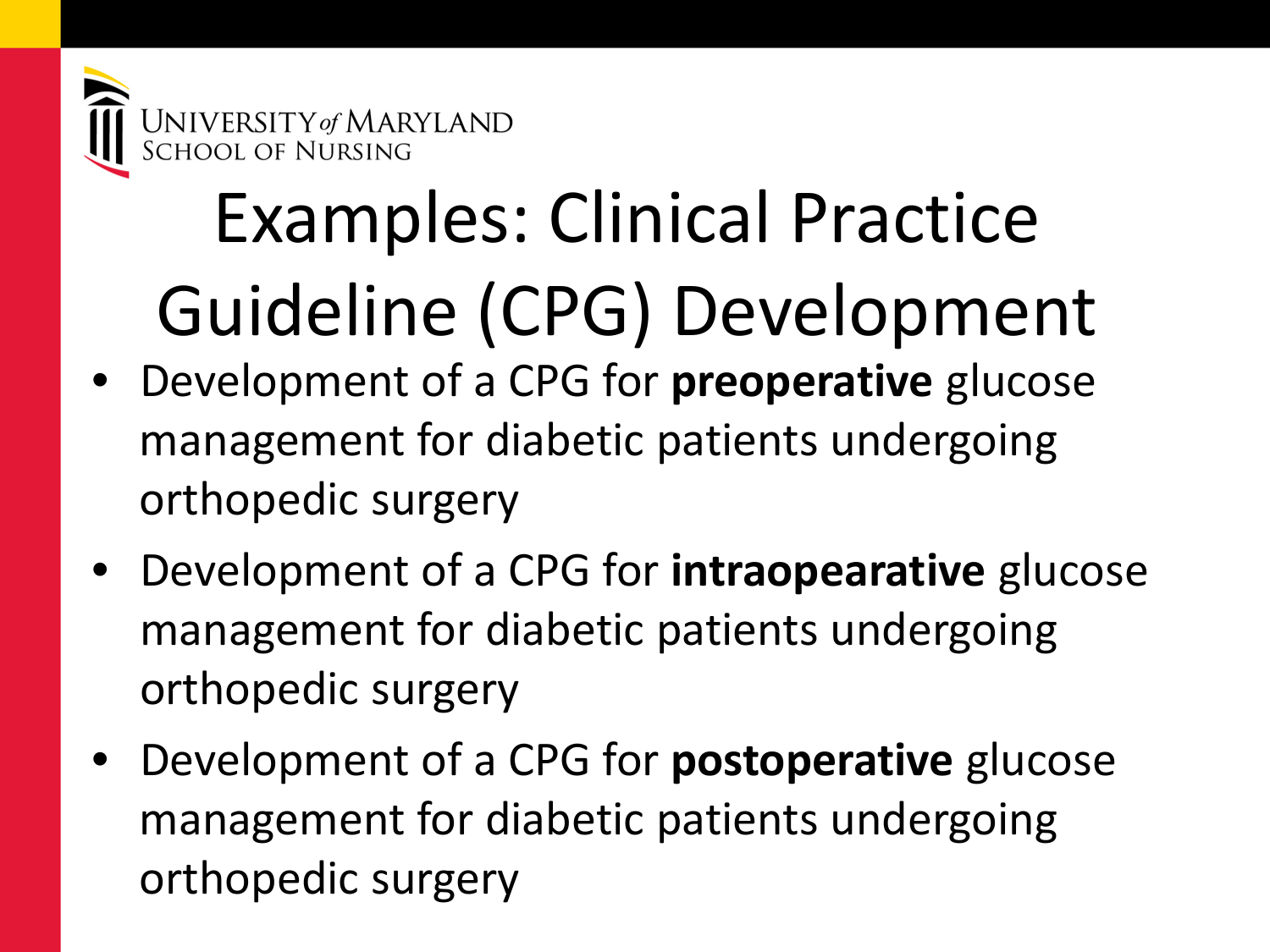

#### Clinical Practice Guidelines

- Implementation of a CPGs by DNP student(s) is often focused on the initial stage of developing the guideline with a team of experts, and then having that guideline evaluated by key stakeholders
	- Development begins with the student providing a first draft of the CPG to the team of experts and getting their input, revisions, and evaluation using the AGREE II tool
	- Evaluation of a final draft is often done through surveys and requests for feedback of key stakeholders, and seeking administrative approval of the CPG

Since the above process usually takes the entire Fall Semester, implementation of the CPG itself (e.g., with patients at a clinical site) should be reserved for a future DNP student(s) as a DNP project, or by staff and administrators in the area of practice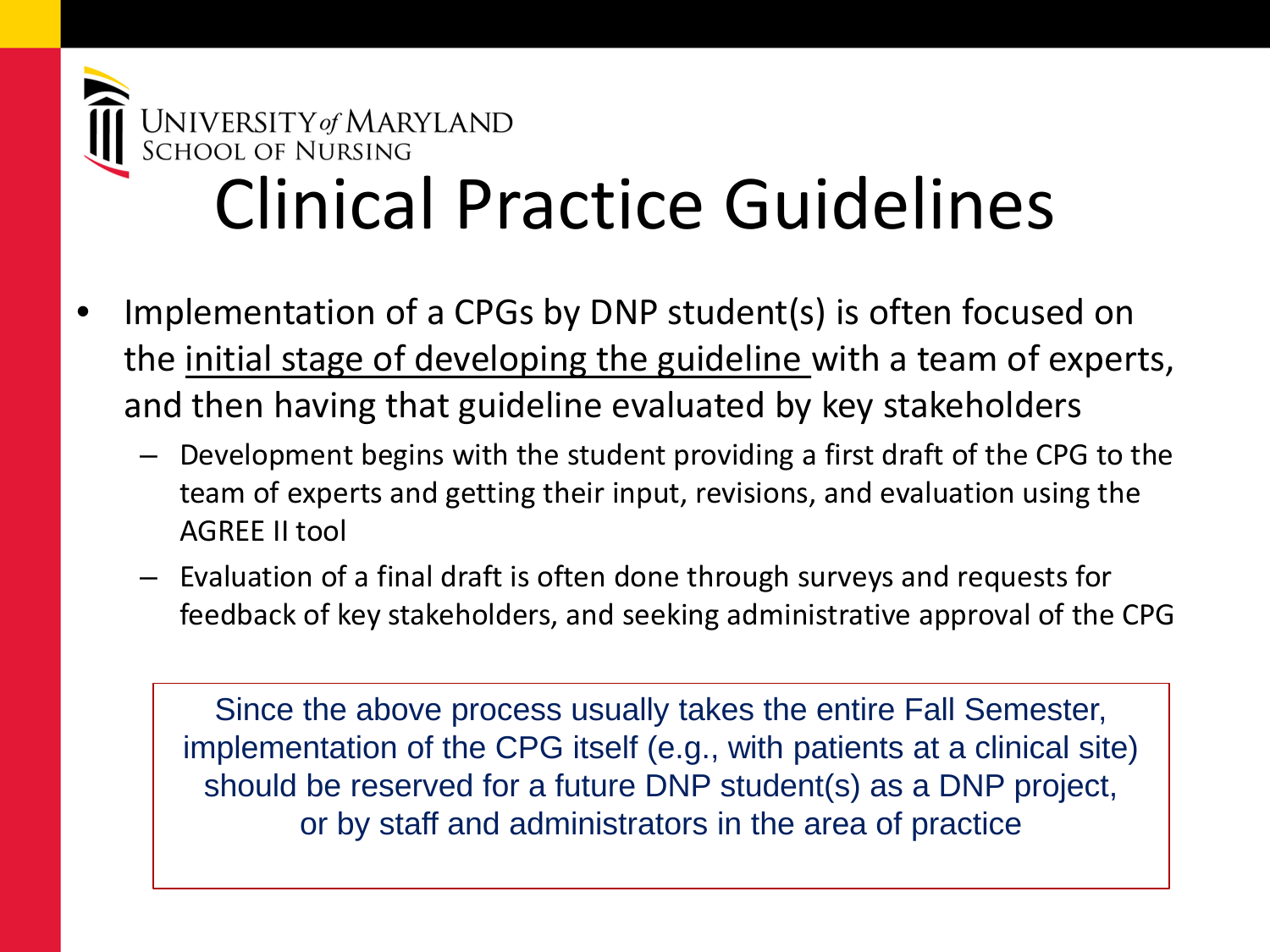

#### Group Projects

- Maximum group size 3
- Each member may work on a similar project at a different clinical site or work on a separate part of a very large project at the same site.
- While some DNP projects may be done in small groups, each student is responsible for:
	- submitting separate and distinctly different course deliverables (i.e., overview, literature review, evidence-review table, and implementation plan)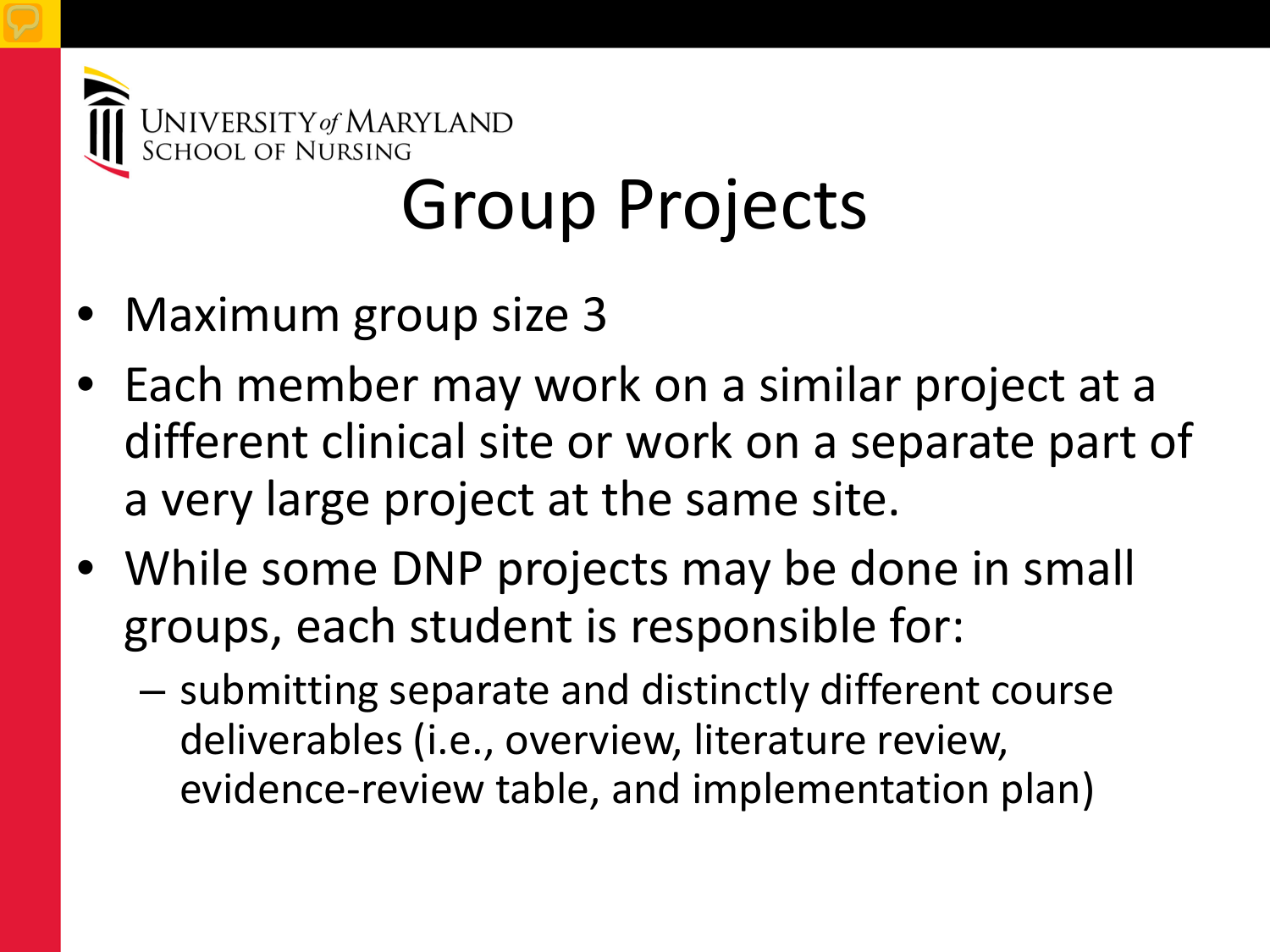

#### Example of Group Project at the Same Site (Preop Center)

- Implementing a clinical practice guideline for using chlorhexidine cloths preoperatively
- Implementing electronic prescribing of preoperatove medications
- Screening preoperatively for methicillinresistant staphylococcus aureus colonization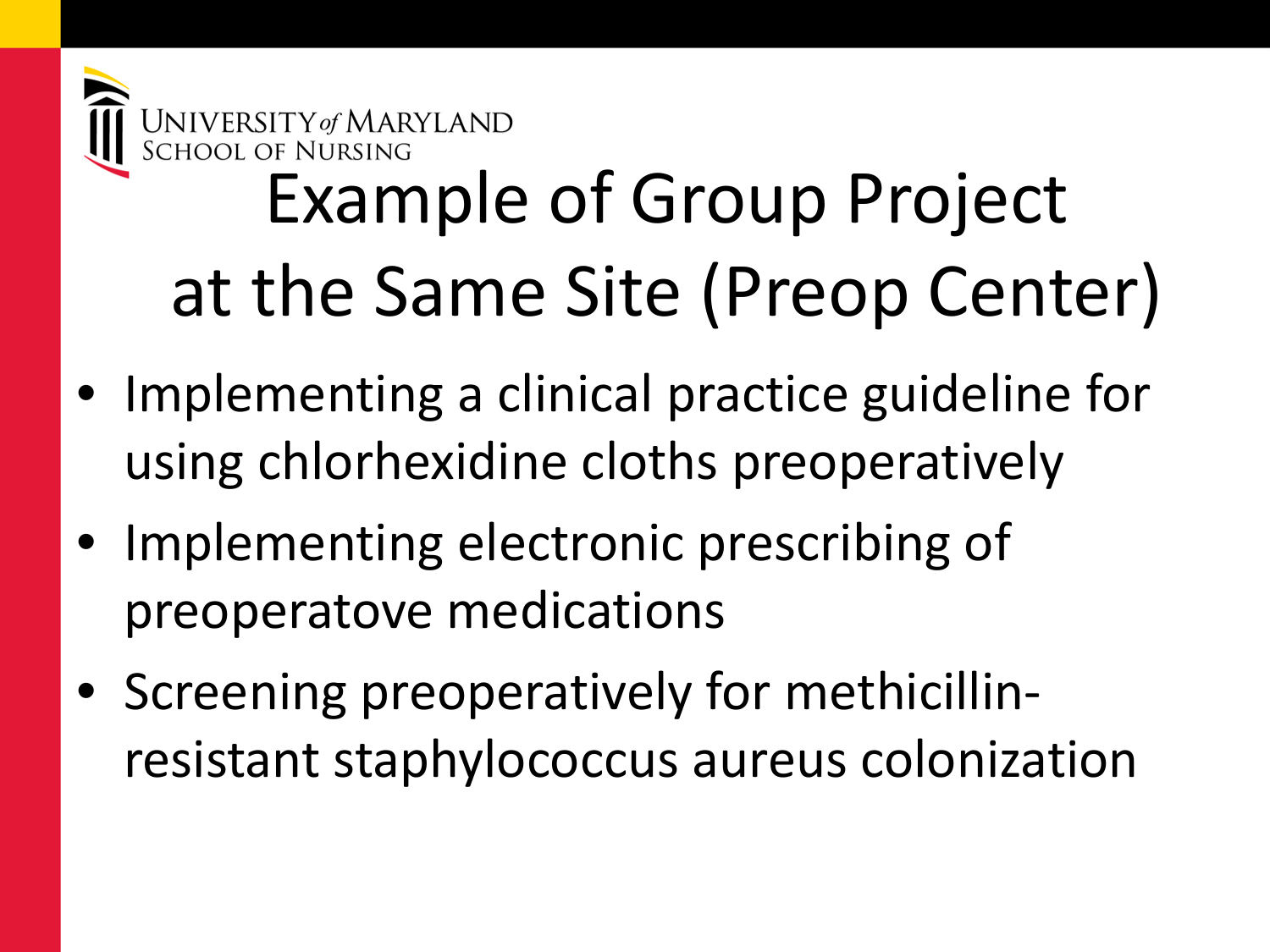

- Using TeamSTEPPS to enhance interdisciplinary communication and team skills among a **cardiac surgery team** across two units in the same hospital
- Creating a culture of teamwork in an **emergency department** through the use of TeamsSTEPPS framework across three units in the same hospital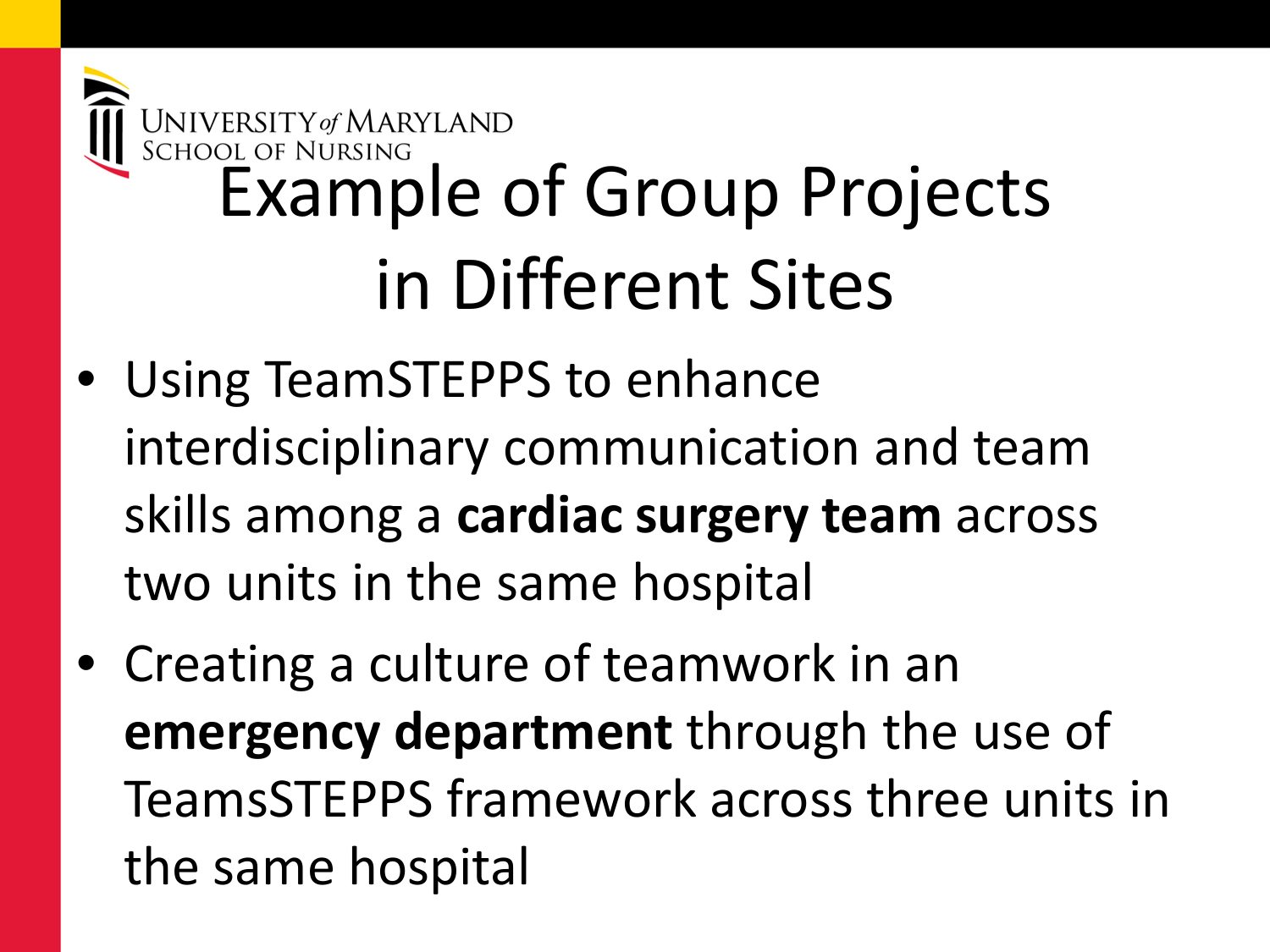

#### What is not a DNP Project?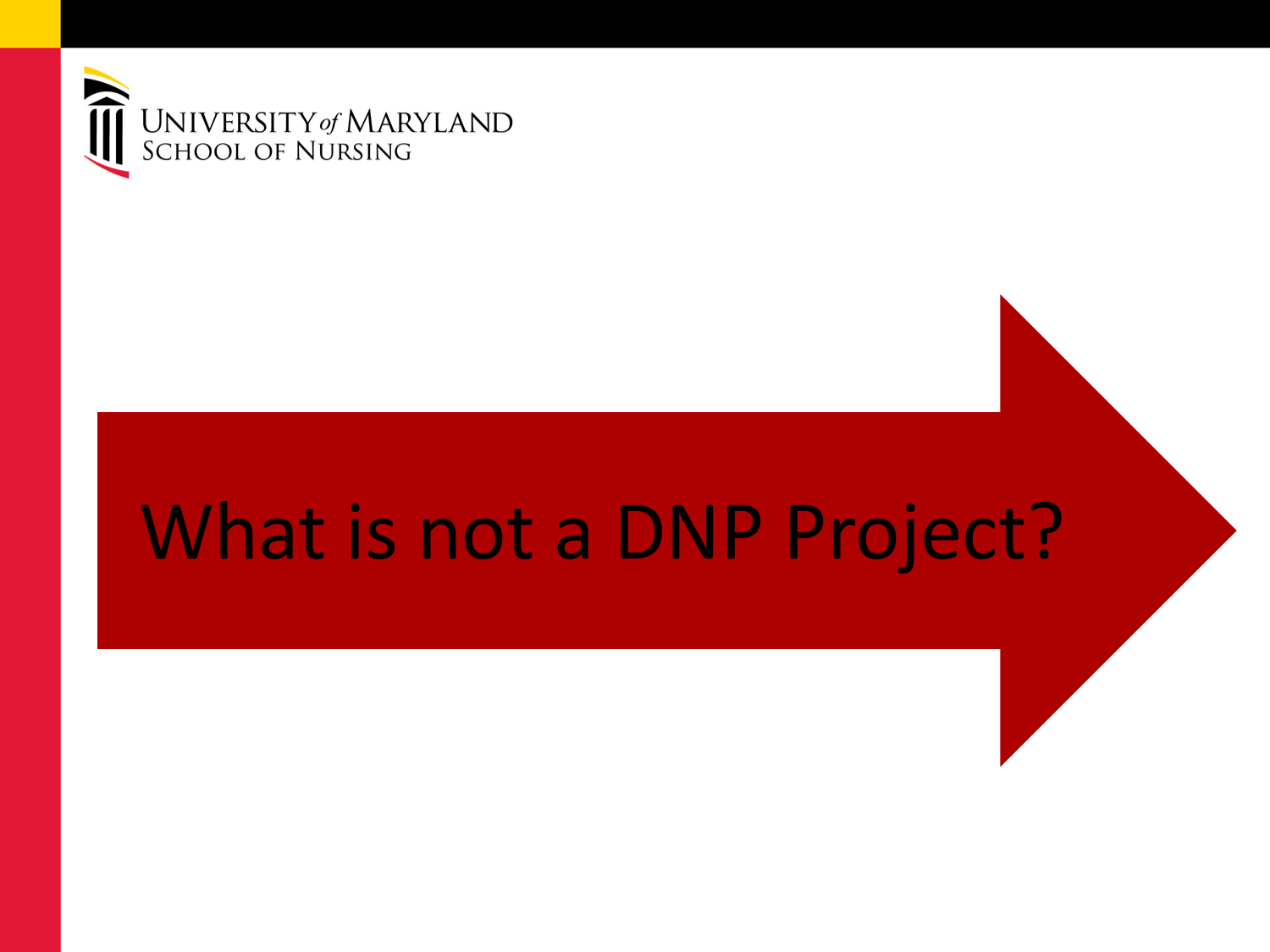

#### Research

• Development and evaluation of a Vitamin D deficiency risk tool

Why not?

• This is a research study.

•The study does not focus on the expected outcomes of the DNP program, such as analysis of evidence, translation of evidence into practice, leadership etc.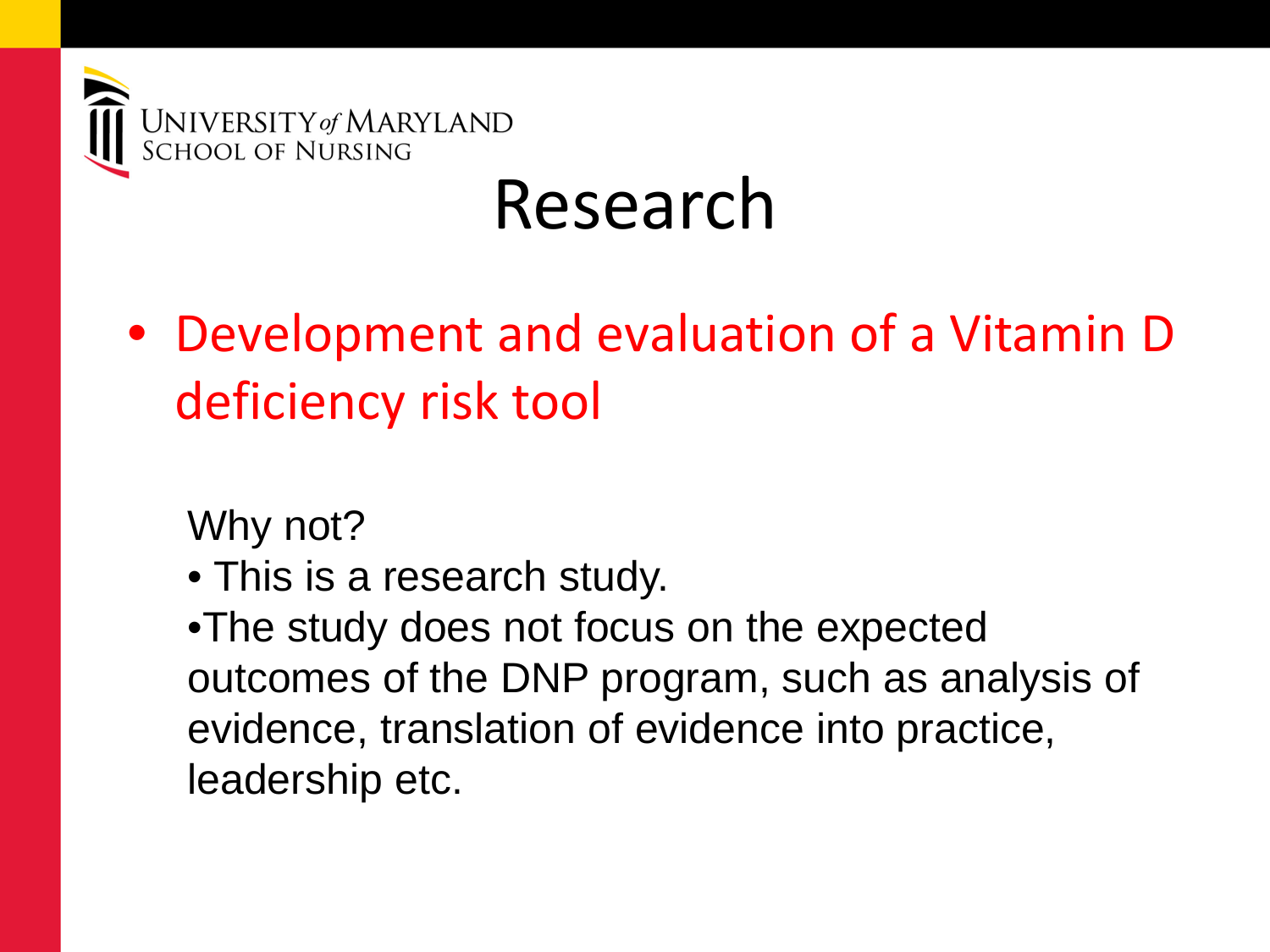

• An integrated review of techniques for PTSD and associated symptoms

Why not?

- All DNP projects should be based on a thorough review of the literature.
- •Integrative and systematic reviews alone do not provide opportunities for students to develop and integrate scholarship into their practice.

•All DNP projects must demonstrate implementation in the appropriate arena or area of practice.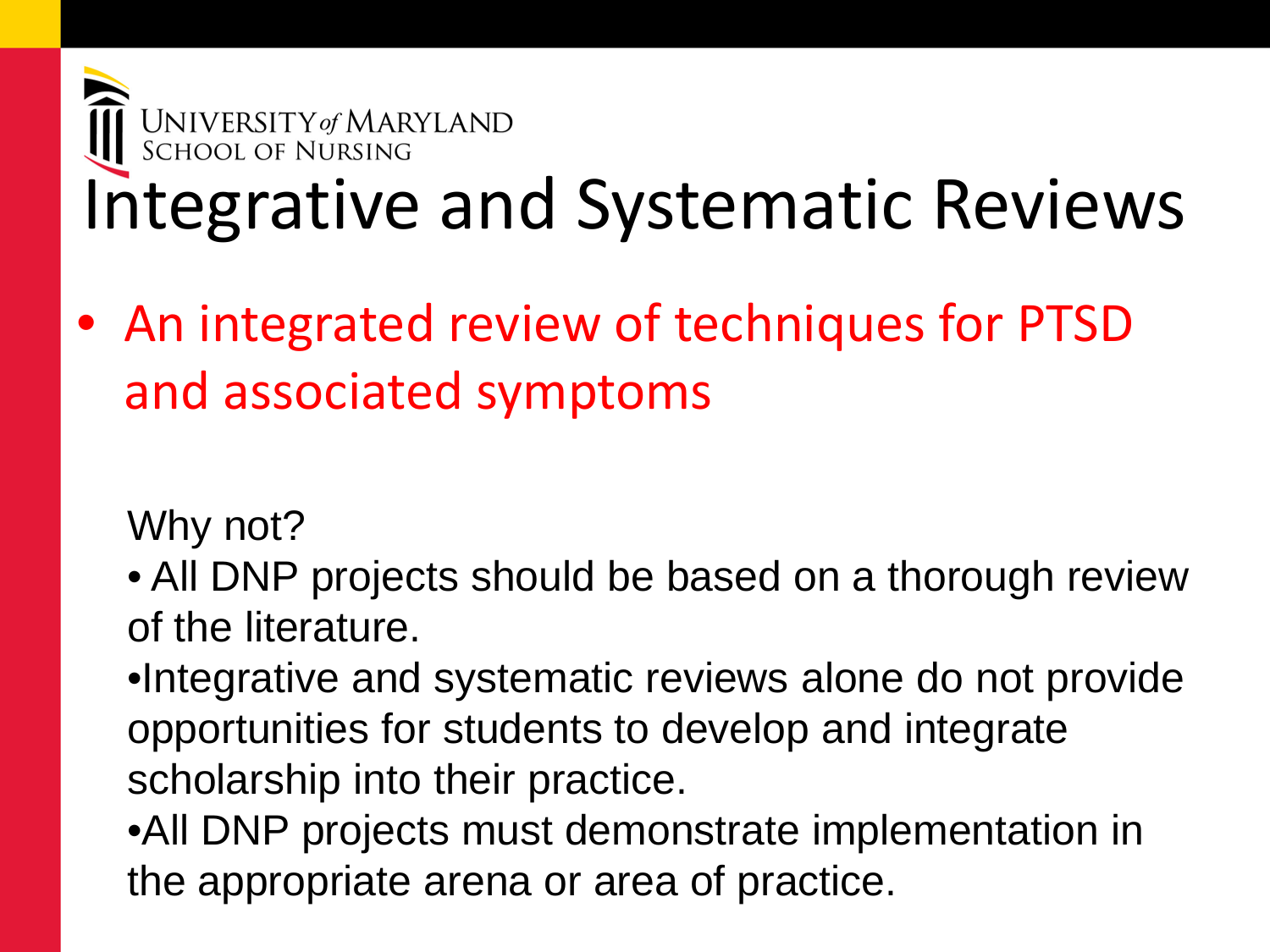

#### In-service or Education Only

Improving diabetes treatment: An in-service on clinical practice guidelines

Why not?

• Providing an in-service is not considered doctoral level work, and the evidence shows that in-services alone are not effective in bringing about a change in practice.

•All DNP projects must demonstrate implementation in the appropriate arena or area of practice.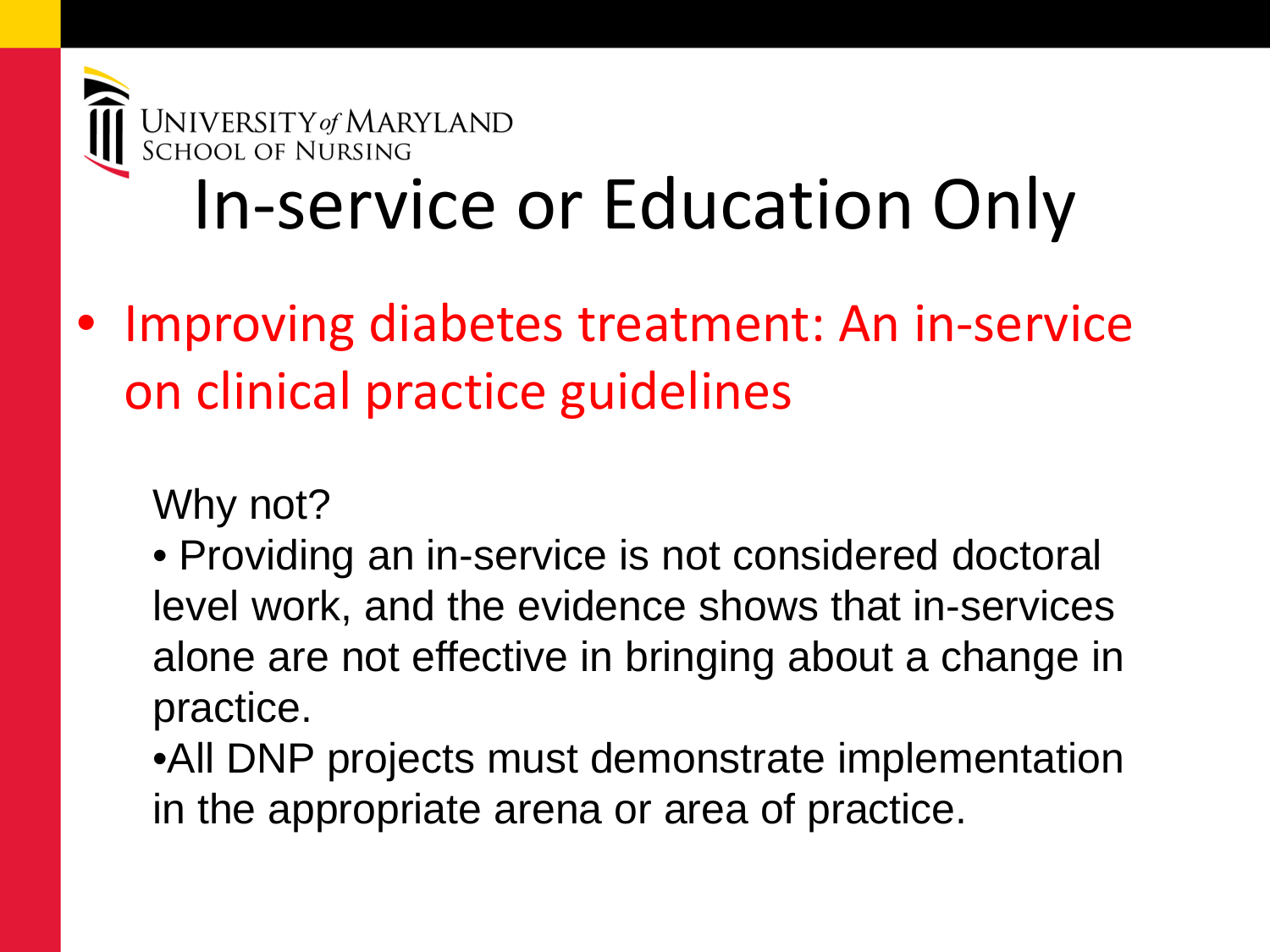

#### Nursing Education

#### • Use of simulation to increase knowledge retention in undergraduate nursing students

Why not?

- DNP projects must provide a more direct link to patient outcomes than education provided to nursing students.
- •The target population for a DNP project cannot be nursing students.

•The DNP is a practice degree, and education is not considered an advanced practice specialty in nursing.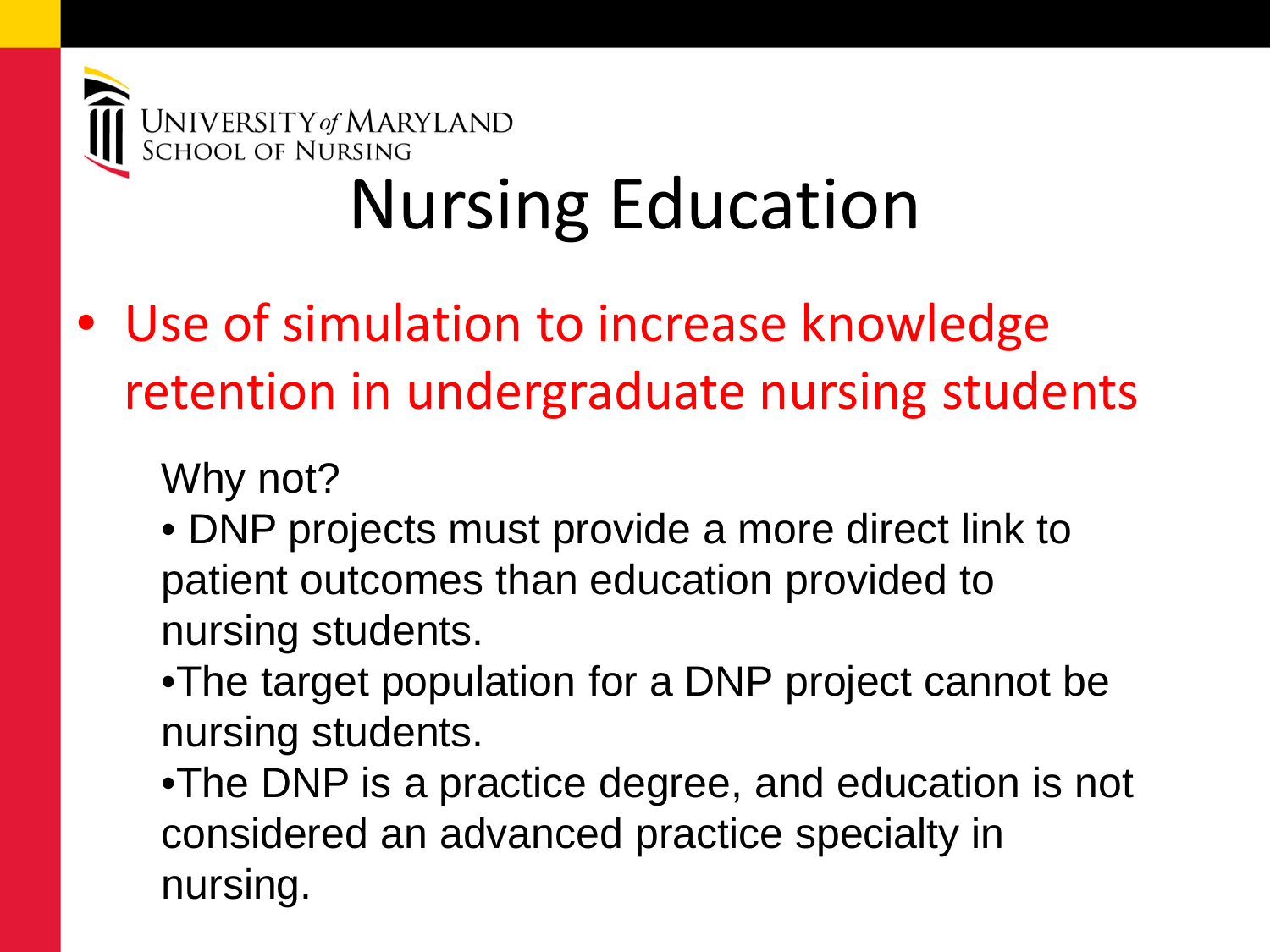

#### Needs Assessment

• Needs assessment of high central line infection rates in a surgical ICU

Why not?

• A DNP project should not be considered unless there is enough evidence to determine that there is a need for practice change that is to be implemented.

• The IRB will not approve implementation of a practice change without the details of what the needs are and what change will be implemented.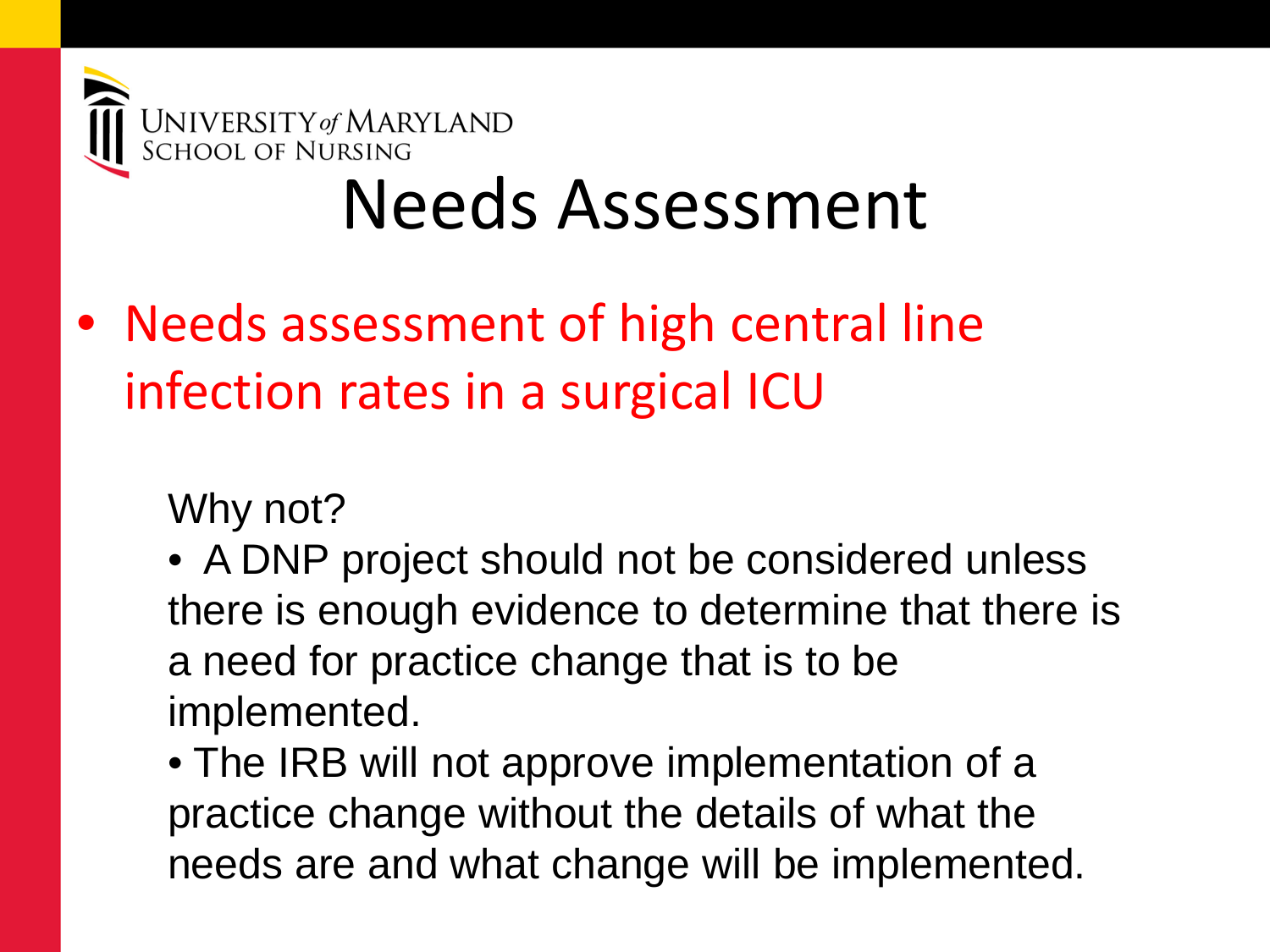#### **UNIVERSITY of MARYLAND**<br>SCHOOL OF NURSING Development of a Policy or Procedure

- Development of a policy and procedure for the use of *intranasal* fentanyl in the emergency room
	- Why not?
	- All DNP projects must demonstrate implementation in the appropriate arena or area of practice.
	- There is no well established reliable and valid evaluation tool that can be used systematically for policies and procedures.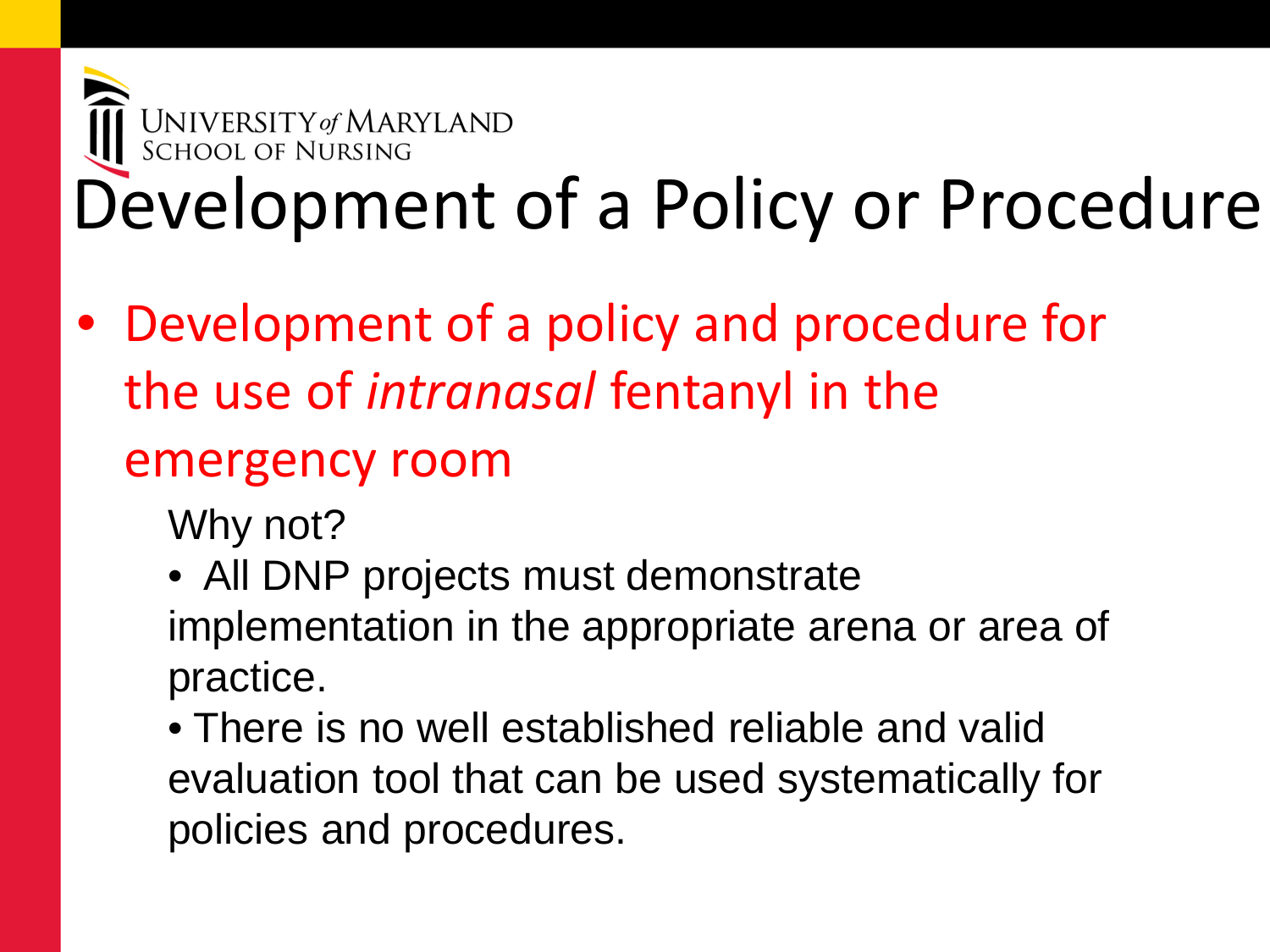

#### Resources for Faculty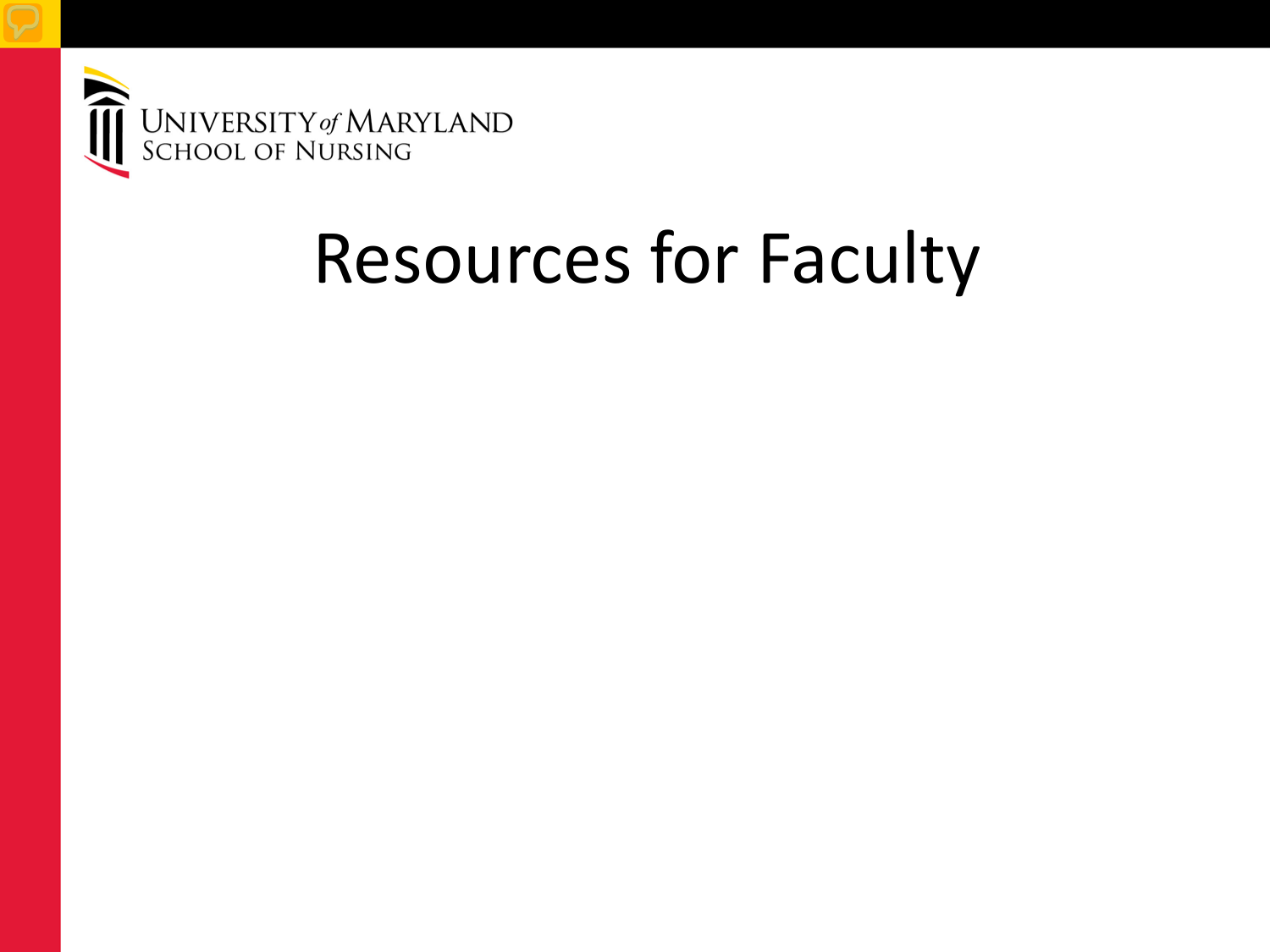

#### Klein & Sorra's Implementation Framework



An example of a implementation framework that DNP Students can use to guide their implementation efforts.

Management Review, 21(4), 1055-1080. And the state of the state of the state of the state of the state of the state of the state of the state of the state of the state of the state of the state of the state of the state of Klein, K.J., & Sorra, J.S. (1996). The challenge of innovation implementation. The Academy of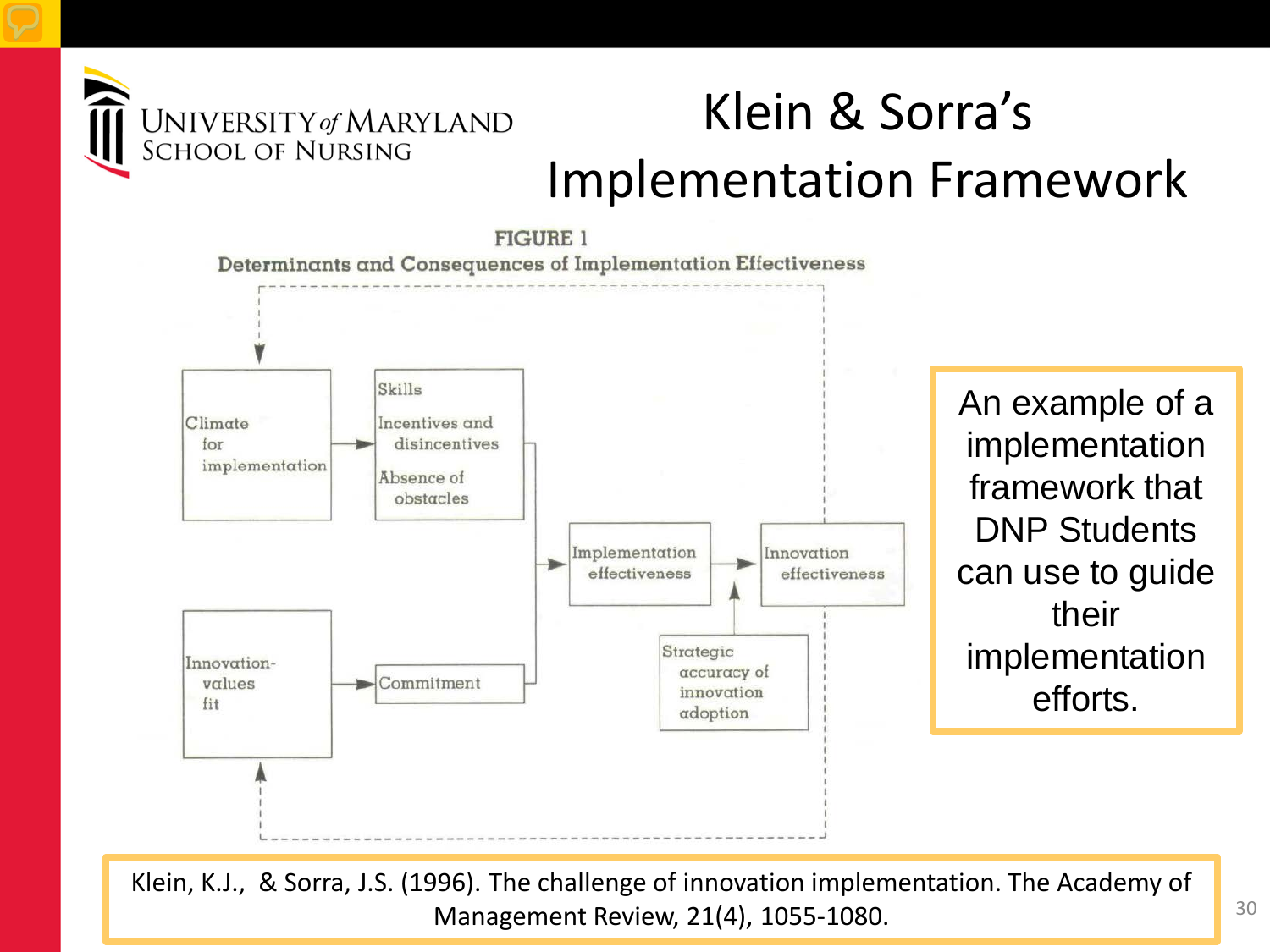

#### MAP-IT - A QI Process Model

**M**obilize – **A**ssess – **P**lan – **I**mplement - **T**rack



Guidry, M., Vischi, T., Han, R., & Passons, O. Healthy people in healthy communities: a community planning guide using healthy people 2020. Washington, D.C., U.S. Department of Health and Human Services. The Office of Disease Prevention and Health Promotion. Accessed 8/24/17: [https://www.healthypeople.gov/2020/tools-and-resources/Program-](https://www.healthypeople.gov/2020/tools-and-resources/Program-Planning)

#### **Planning**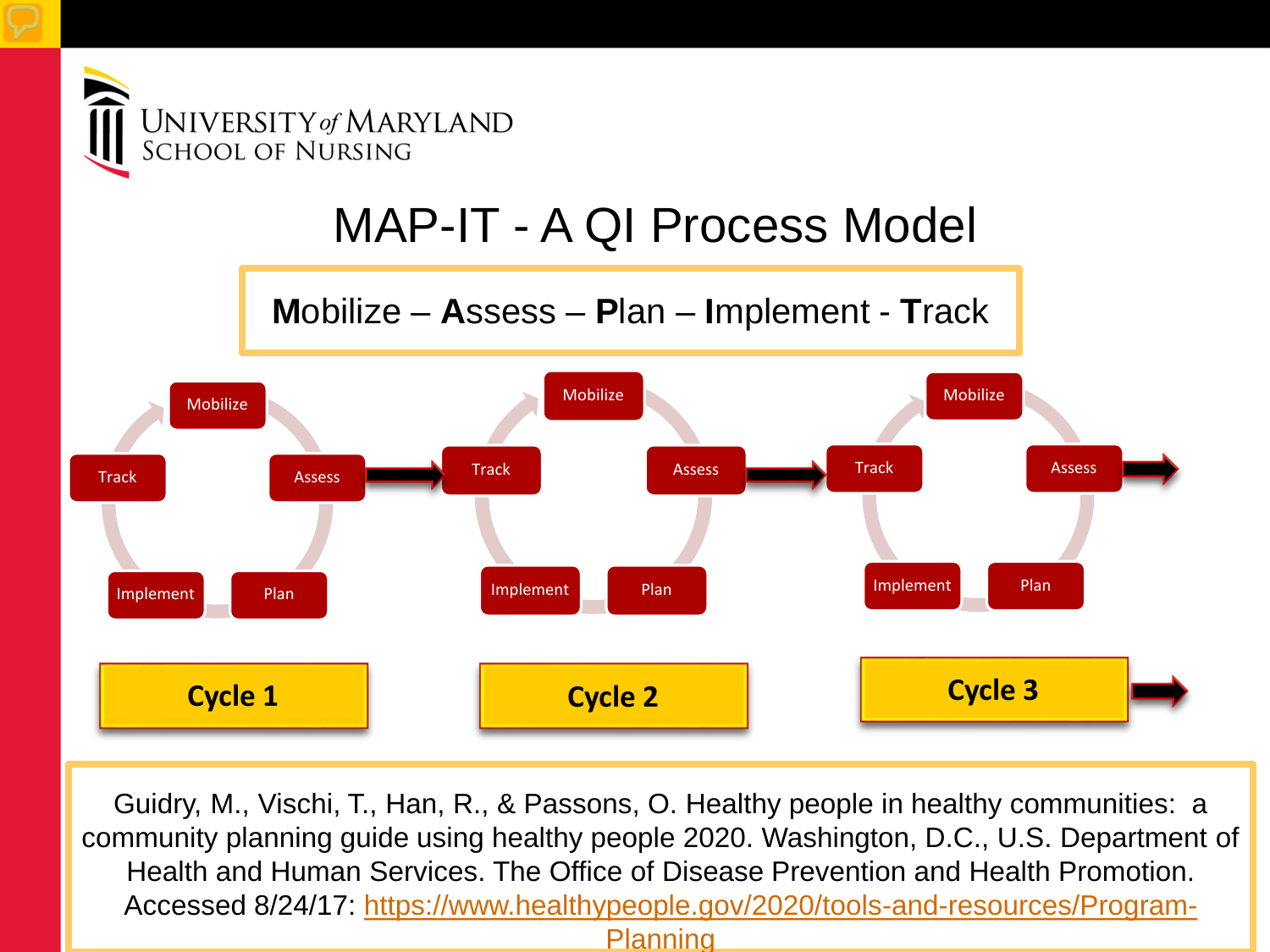

#### Examples of QI Tools

- Process Flow Charts
- Fish Bone Diagrams
- Logic Models
- Driver Diagrams